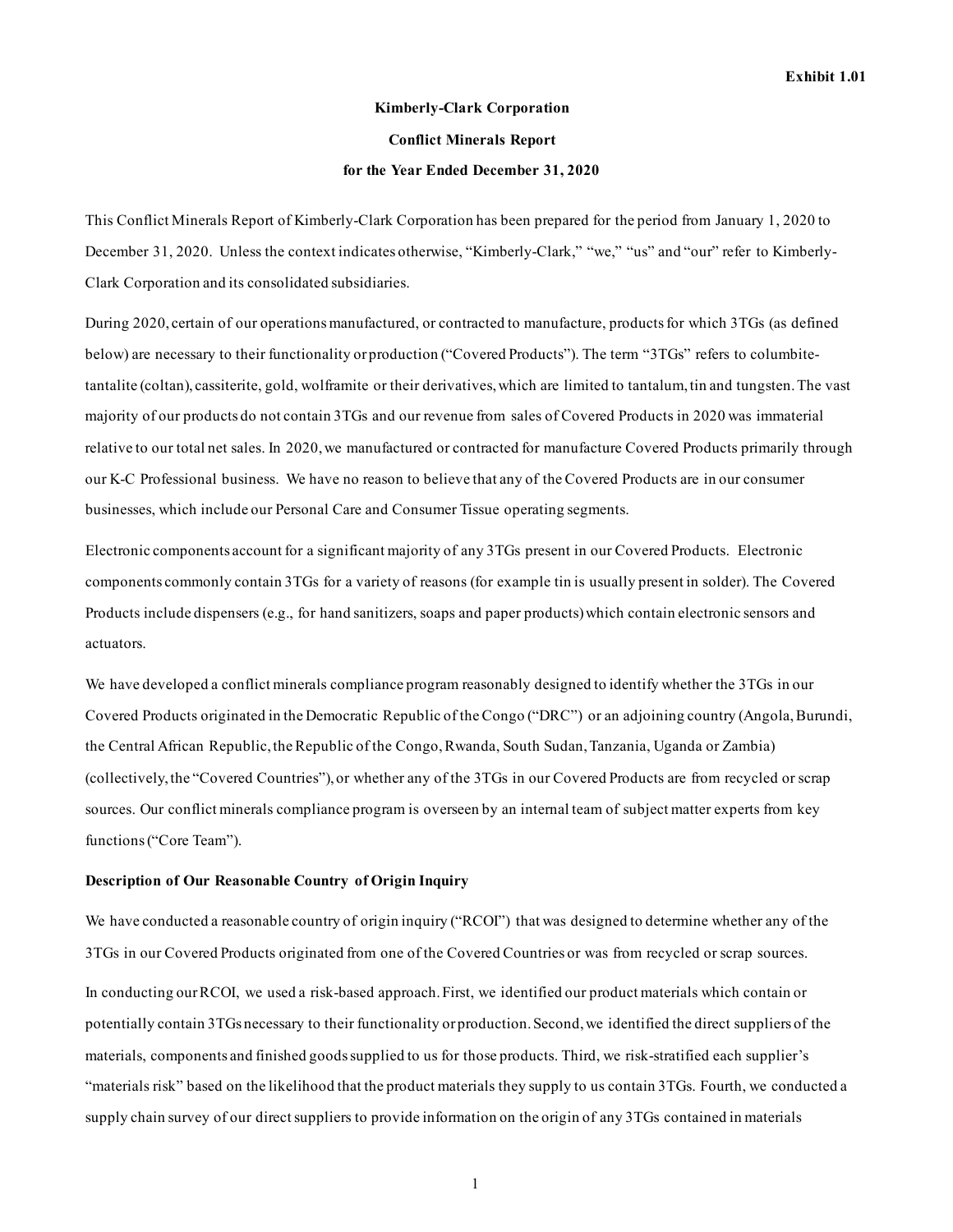supplied to us in our Covered Products, including sources of 3TGs supplied to these direct suppliers from second-tier suppliers, as well as suppliers further upstream.

Our survey included those suppliers rated with a materials risk of high risk and medium risk. We have determined that it is not necessary to survey our low risk and very low risk rated suppliers, based on a sampling program we conducted in past years in which we surveyed certain of these suppliers. This sampling program allowed us to confirm that the materials associated with our low risk and very low risk suppliers do not contain 3TGs.

Our supply chain survey employed the Conflict Minerals Reporting Template (the "CMRT") version 5.12 developed by the Responsible Minerals Initiative of the Responsible Business Alliance ("RMI"). The CMRT was developed to facilitate general disclosures and information regarding smelters and refiners that provide materials to the supplier. It includes questions regarding the supplier's conflict-free minerals policy, the engagement process with its direct suppliers and identification of the smelters and refiners used by the supplier.

As of May 14, 2021, approximately 93% of our direct suppliers included in the supply chain survey have responded with a completed CMRT or acceptable declaration, including all of our high risk suppliers. We compared the list of smelters and refiners provided in our suppliers' responses to the lists maintained by the RMI and, if a supplier indicated that a facility was certified as conformant, confirmed that the facility was listed on the RMI's list of smelters or refiners that are conformant with the [Responsible Minerals Assurance Process \("RMAP"\) assessment protocols.](http://www.responsiblemineralsinitiative.org/responsible-minerals-assurance-process/audit-process-and-roles/) Two suppliers indicated that their supply chains may include a single smelter that potentially could be sourcing from the Covered Countries; however, we have validated in the due diligence process described below that this smelter has been certified as conformant. Many of the supplier responses were unable to specify all smelters or refiners used for materials supplied to us. Furthermore, many of the responses were provided at the company or division level, rather than the product level, and therefore, their list of smelters and refiners cannot be definitively linked to the products they provided to us.

#### **Due Diligence Process**

Following our RCOI, we conducted a due diligence review of the source and chain of custody of the 3TGs contained in our Covered Products. Our due diligence measures were designed to conform in all material respects with the framework in the Organization for Economic Co-operation and Development ("OECD") Due Diligence Guidance for Responsible Supply Chains of Minerals from Conflict-Affected and High-Risk Areas and the related Supplements for gold and for tin, tantalum and tungsten.

#### **Management Systems and Controls**

#### Internal Team

We have a centralized, cross-functional conflict minerals Core Team to oversee the implementation and daily administration of the program, which includes geographically diverse representation from the following departments: Procurement; Legal; and Environmental, Health, Safety & Sustainability.The Core Team periodically reports to senior

2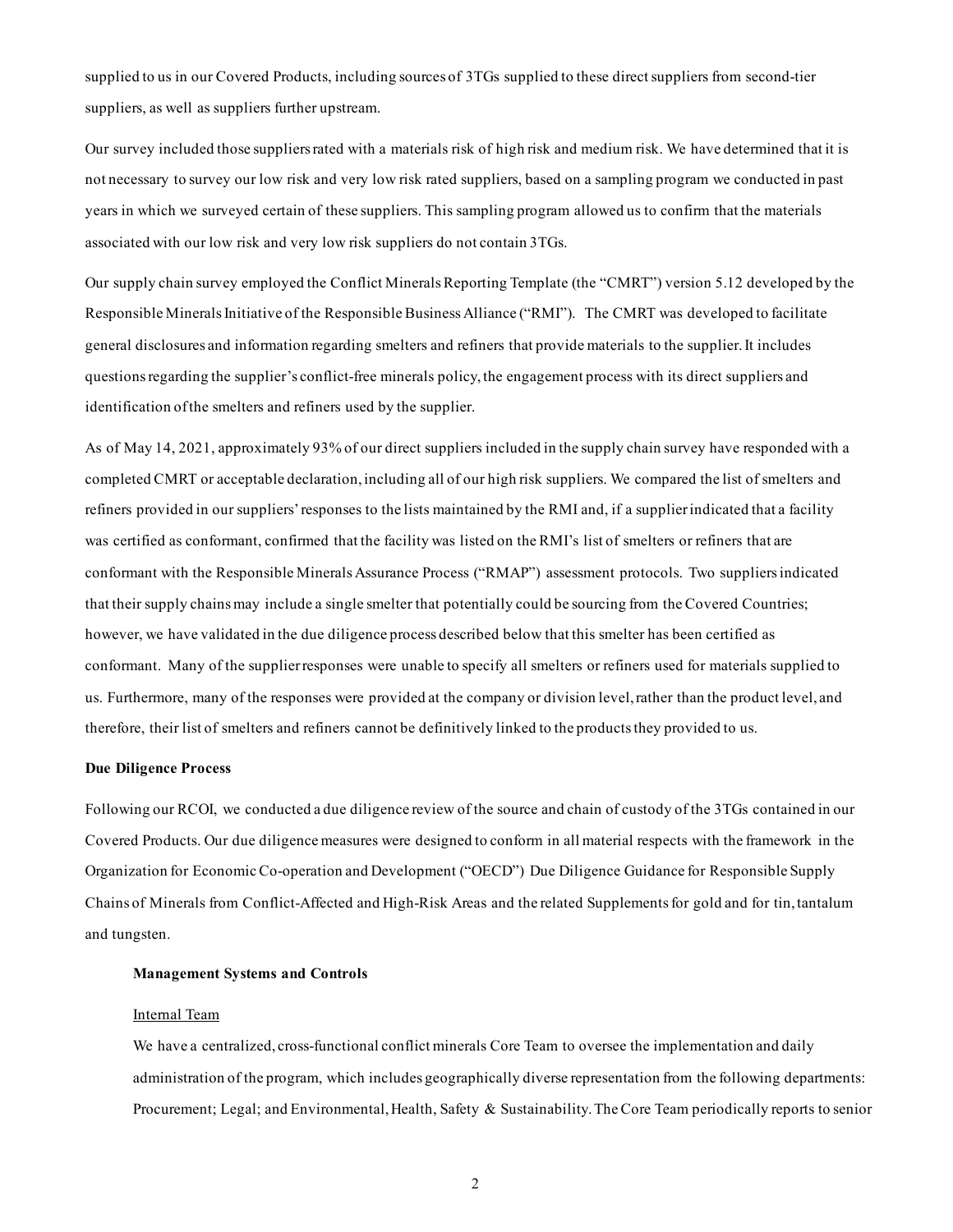management on program developments and progress. Our Senior Vice President and Chief Supply Chain Officer serves as the executive sponsor of the Conflict Minerals Compliance program.

#### Control Systems

We address 3TGs sourced from the Covered Countries in our Supplier Social Compliance Standards and our Supplier Stewardship Standards, which are embedded in our Purchase Order Terms and Conditions and certain of our supplier agreements, as well as posted in the Company/SupplierLINK/Standards and Requirementssection of our corporate website at: http://www.kimberly-clark.com.

Our suppliers are required to source responsibly and adhere to our Supplier Social Compliance Standards, which require suppliers to source 3TGs from smelters and refiners who source outside of the Covered Countries or that are designated as "conformant" by the RMI. These standards further require our suppliers to develop and provide written evidence of their own due diligence programs to promote "conflict-free" supply chains. We engage independent thirdparty audit firms to conduct Supplier Social Compliance audits (on-site inspections) of suppliers of certain commodity categories, particularly contract manufacturers. If an assessment reveals that the supplier is in violation of our Supplier Social Compliance Standards, we require that the supplier submit documentation showing that violations have been addressed and remediated. We conduct additional follow-up audits at our discretion to confirm compliance with our Supplier Social Compliance Standards. Any concerns regarding suppliers or our compliance program can be reported to our Corporate Social Compliance team as specified on our Corporate Social Compliance website. During 2020, we conducted 172 supplier audits covering 138 suppliers.

#### Supplier Engagement

We rely on our direct (tier one) suppliers to provide information on the origin of the 3TGs contained in components and materials supplied to us - including sources of 3TGs that are supplied to them from upstream suppliers.

In addition, we conduct periodic in-house training of our key functions, e.g., Research and Engineering; Procurement; and Environmental, Health, Safety & Sustainability, to educate employees to identify 3TGs in products and to work more closely with our suppliers to encourage responsible sourcing.

#### Grievance Mechanism

We maintain a comprehensive and multi-faceted system for the reporting of Code of Conduct violations, concerns and grievances. To ensure that every employee (and every stakeholder) has the ability to report concerns on an anonymous basis, we have established a Code of Conduct telephone helpline which is staffed by a professional independent company. This line is available 24 hours a day, 365 days a year, and one can give a report in any language. Our Code of Conduct, as well as the reporting process and helpline contact information, is available on our external website.

Calls are investigated by various internal subject matter experts in our Compliance, Internal Audit, Global Security, Human Resources and Legal departments. We report summary results and statistics to our executive leadership and our Board of Directors as deemed appropriate.

3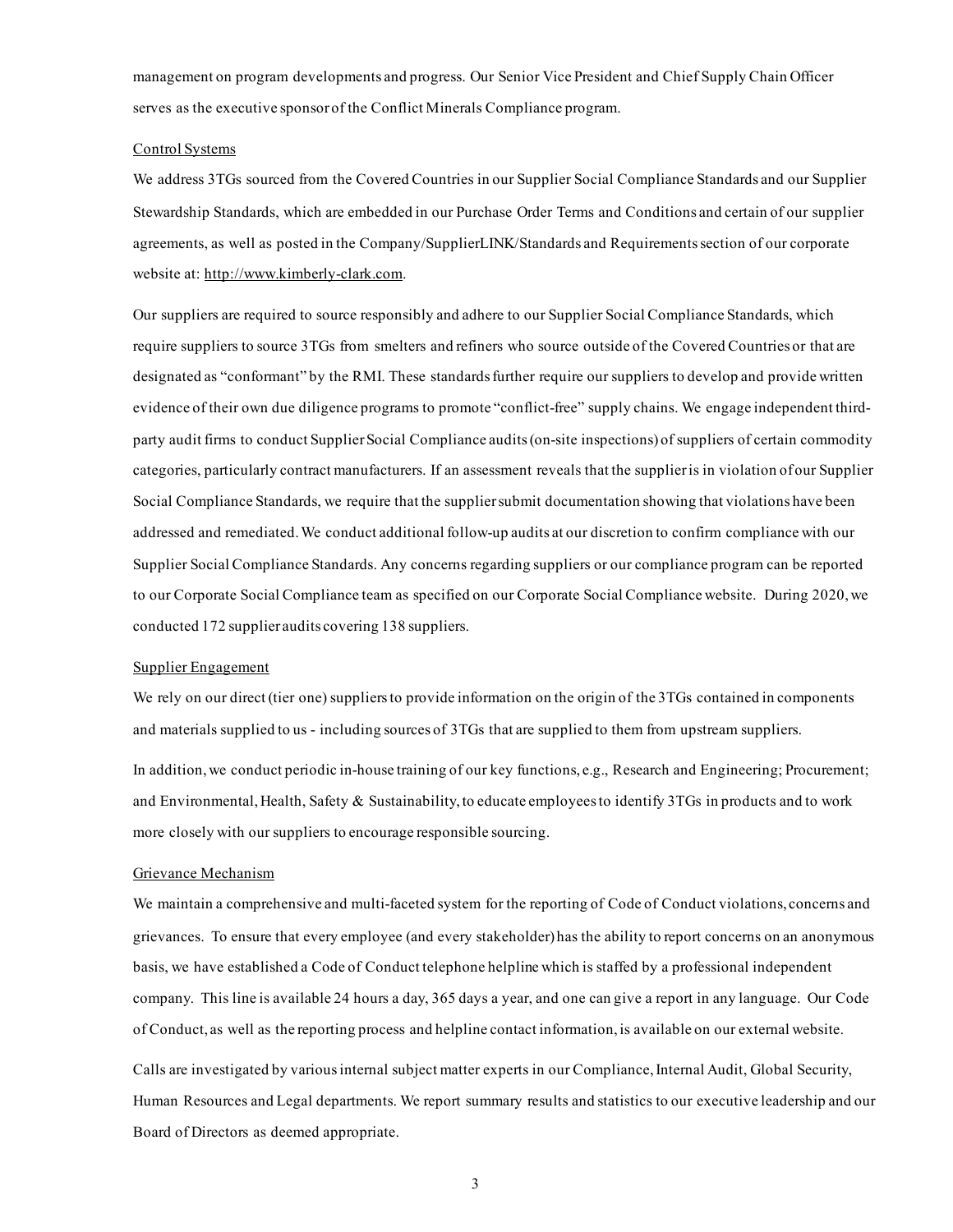#### Maintenance of Records

We have adopted a policy to retain relevant documentation for a minimum of five years.

#### **Identify and Assess Risk in the Supply Chain**

As part of our due diligence process, we reviewed our suppliers' responses to the supply chain survey against criteria developed to determine which responses required further engagement. These criteria included untimely or incomplete responses, as well as inconsistencies within the reported data.

Certain of the responses to the surveys included the names of facilities listed by the suppliers as smelters or refiners. We compared each facility listed in the responses to the lists of smelters and refiners maintained by the RMI to verify the existence of the facility and to determine whether the facility is certified as conformant with the RMAP [assessment protocols](http://www.responsiblemineralsinitiative.org/responsible-minerals-assurance-process/audit-process-and-roles/)

We classify each listed smelter or refiner as high, medium or low risk based on three scoring criteria: geographic proximity to the Covered Countries, Conflict-Free Sourcing Program audit status and known or plausible evidence of unethical or conflict sourcing. Based on these criteria, we have identified no facilities as being high risk. When a supplier reports a high risk facility on a CMRT, we initiate risk mitigation activities. When CMRT responses include any high or medium risk facilities, we request the supplier to provide a product-specific CMRT to better identify any connection between the subject facilities and the products supplied to us.

If any smelter or refiner is not recognized by the RMI, we conduct outreach and research to gain more information about whether they are a smelter or a refiner, sourcing practices, location, and country of origin. Additionally, if any smelter is not certified conformant, we conduct outreach providing education on the Conflict-Free Smelter Program and encourage them to join this program.

#### **Design and Implement a Strategy to Respond to Identified Risks**

We have developed a risk management plan that includes the following elements:

- Communication directly with our suppliers of our conflict minerals requirements under our Supplier Social Compliance Standards, as described above.
- Communication with suppliers who do not satisfy our due diligence requests to obtain more complete and accurate responses.
- Additional follow up, due diligence, and/or risk mitigation activities, as appropriate, upon learning of changes in supplier circumstances or information.

## **Carry Out Independent Third-Party Audit of Supply Chain Due Diligence at Identified Points in the Supply Chain**

We do not typically have a direct relationship with 3TG smelters and refiners, and we do not perform or direct audits of these entities within our supply chain.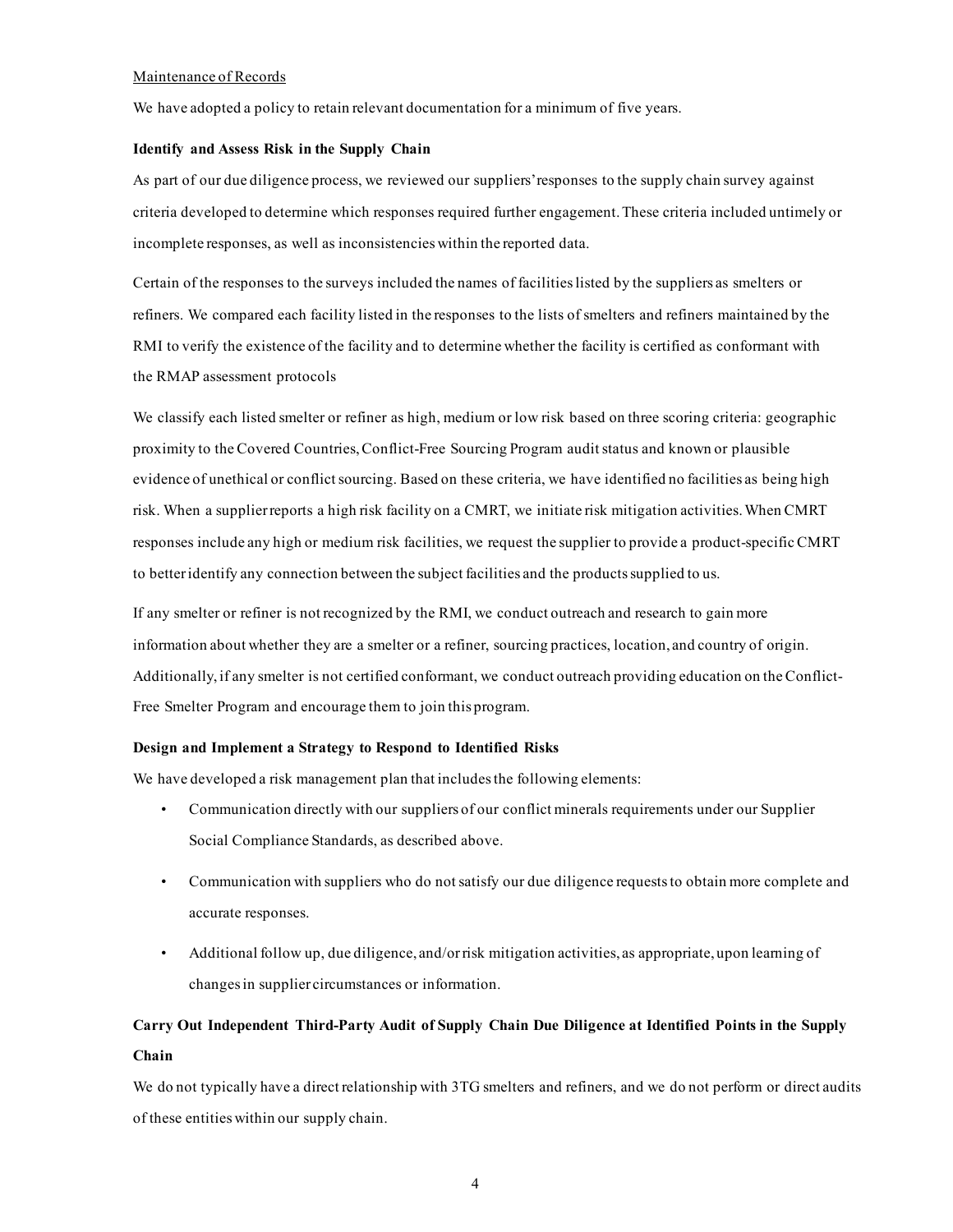#### **Report Annually on Supply Chain Due Diligence**

We report annually on supply chain due diligence by filing a Form SD and a Conflict Minerals Report with the SEC.

#### **Due Diligence Results**

Attachment A lists the 345 legitimate smelters and refiners that the suppliers we surveyed reported as being in their supply chains and indicates which of these smelters and refiners have been certified as RMAP Conformant. The majority of the responses received either provided data at a company or divisional level or did not specify the smelters or refiners used for materials supplied to us. We are therefore unable to determine whether the smelters or refiners reported by certain suppliers processed the 3TGs in the materials supplied to us or to validate that any of these smelters or refiners are actually in our supply chain. Attachment B contains an aggregated list of the countries of origin from which the reported facilities collectively source conflict minerals, based on information provided by suppliers and publicly by the RMI.

We believe that the inquiries and investigations described above represent a reasonable effort to determine the mines or locations of origin of the 3TGs in our Covered Products with the greatest possible specificity, including (1) seeking information about 3TG smelters and refiners in our supply chain through requesting that our suppliers complete the CMRT, (2) verifying those smelters and refiners using the RMI list, (3) conducting the due diligence review, and (4) obtaining additional documentation and verification, as applicable.

This Report has not been audited, nor is an independent private sector audit required for this Report.

#### **Risk Mitigation and Due Diligence Improvement**

We have taken or intend to take the following steps to further mitigate the risk that the 3TGs in our Covered Products could benefit armed groups in the Covered Countries:

- Continue to review the refinement and expansion of the RMI list of smelters and refiners to validate the smelters and refiners provided by suppliers.
- Provide continuing education of the Core Team and stakeholders on their on-going responsibilities with respect to conflict minerals compliance and any legislative or organizational developments.
- Encourage suppliers that provided company or division level information for 2020 to provide product level information for 2021 through ongoing communications with these suppliers.
- Maintain a global supplier screening program that requires our suppliers to provide information regarding 3TGs and requires each new in-scope direct supplier we add to our supply chain to provide a completed CMRT.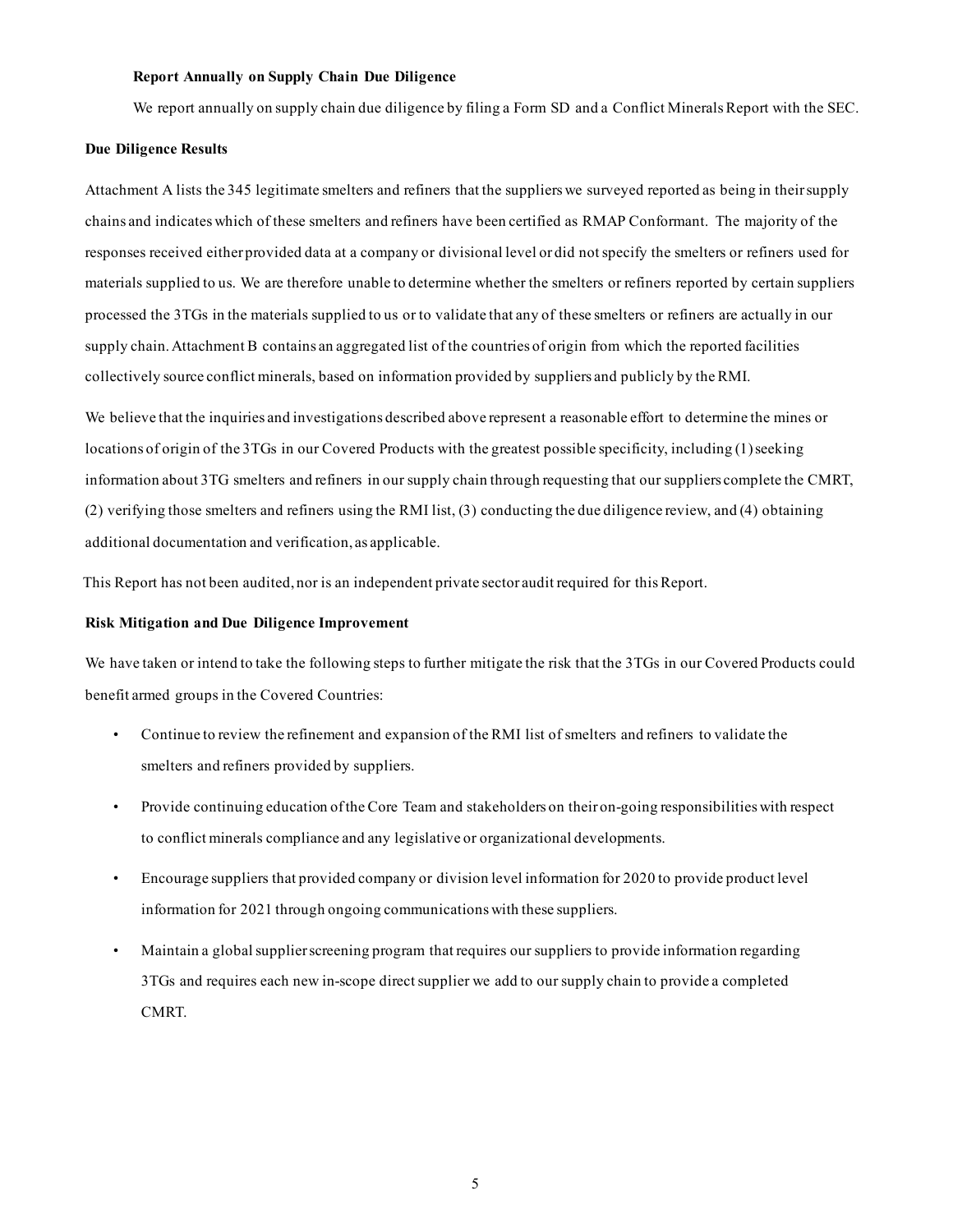#### **Attachment A**

## **2020 Facility List**

The following lists the smelters and refiners that the suppliers we surveyed reported as being in their supply chains and indicates which of these smelters and refiners have been certified as conformant.

| Metal | <b>Standard Smelter Name</b>                                             | <b>Smelter Facility Location</b> | RMI Conformance<br>Level |
|-------|--------------------------------------------------------------------------|----------------------------------|--------------------------|
| Gold  | 8853 S.p.A.                                                              | <b>ITALY</b>                     | <b>CONFORMANT</b>        |
| Gold  | Abington Reldan Metals, LLC                                              | UNITED STATES OF AMERICA         | <b>UNKNOWN</b>           |
| Gold  | Advanced Chemical Company                                                | UNITED STATES OF AMERICA         | <b>CONFORMANT</b>        |
| Gold  | Aida Chemical Industries Co., Ltd.                                       | <b>JAPAN</b>                     | CONFORMANT               |
| Gold  | Al Etihad Gold Refinery DMCC<br>Allgemeine Gold-und Silberscheideanstalt | UNITED ARAB EMIRATES             | <b>CONFORMANT</b>        |
| Gold  | A.G.<br>Almalyk Mining and Metallurgical                                 | <b>GERMANY</b>                   | <b>CONFORMANT</b>        |
| Gold  | Complex (AMMC)<br>AngloGold Ashanti Corrego do Sitio                     | <b>UZBEKISTAN</b>                | <b>CONFORMANT</b>        |
| Gold  | Mineracao                                                                | <b>BRAZIL</b>                    | <b>CONFORMANT</b>        |
| Gold  | Argor-Heraeus S.A.                                                       | <b>SWITZERLAND</b>               | <b>CONFORMANT</b>        |
| Gold  | Asahi Pretec Corp.                                                       | <b>JAPAN</b>                     | <b>CONFORMANT</b>        |
| Gold  | Asahi Refining Canada Ltd.                                               | <b>CANADA</b>                    | <b>CONFORMANT</b>        |
| Gold  | Asahi Refining USA Inc.                                                  | UNITED STATES OF AMERICA         | <b>CONFORMANT</b>        |
| Gold  | Asaka Riken Co., Ltd.                                                    | <b>JAPAN</b>                     | <b>CONFORMANT</b>        |
| Gold  | Atasay Kuyumculuk Sanayi Ve Ticaret A.S.                                 | <b>TURKEY</b>                    | <b>UNKNOWN</b>           |
| Gold  | AU Traders and Refiners                                                  | SOUTH AFRICA                     | <b>CONFORMANT</b>        |
| Gold  | Augmont Enterprises Private Limited                                      | <b>INDIA</b>                     | <b>ACTIVE</b>            |
| Gold  | Aurubis AG                                                               | <b>GERMANY</b>                   | <b>CONFORMANT</b>        |
| Gold  | <b>Bangalore Refinery</b><br>Bangko Sentral ng Pilipinas (Central Bank   | <b>INDIA</b>                     | <b>CONFORMANT</b>        |
| Gold  | of the Philippines)                                                      | <b>PHILIPPINES</b>               | <b>CONFORMANT</b>        |
| Gold  | Boliden AB                                                               | <b>SWEDEN</b>                    | <b>CONFORMANT</b>        |
| Gold  | C. Hafner GmbH $+$ Co. KG                                                | <b>GERMANY</b>                   | <b>CONFORMANT</b>        |
| Gold  | C.I Metales Procesados Industriales SAS                                  | <b>COLOMBIA</b>                  | <b>ACTIVE</b>            |
| Gold  | Caridad<br>CCR Refinery - Glencore Canada                                | <b>MEXICO</b>                    | <b>UNKNOWN</b>           |
| Gold  | Corporation                                                              | <b>CANADA</b>                    | <b>CONFORMANT</b>        |
| Gold  | Cendres + Metaux S.A.                                                    | <b>SWITZERLAND</b>               | <b>CONFORMANT</b>        |
| Gold  | CGR Metalloys Pvt Ltd.                                                   | <b>INDIA</b>                     | <b>UNKNOWN</b>           |
| Gold  | Chimet S.p.A.                                                            | <b>ITALY</b>                     | <b>CONFORMANT</b>        |
| Gold  | Chugai Mining                                                            | <b>JAPAN</b>                     | <b>CONFORMANT</b>        |
| Gold  | Daye Non-Ferrous Metals Mining Ltd.                                      | <b>CHINA</b>                     | <b>UNKNOWN</b>           |
| Gold  | Degussa Sonne / Mond Goldhandel GmbH                                     | <b>GERMANY</b>                   | <b>UNKNOWN</b>           |
| Gold  | Dijllah Gold Refinery FZC                                                | UNITED ARAB EMIRATES             | <b>UNKNOWN</b>           |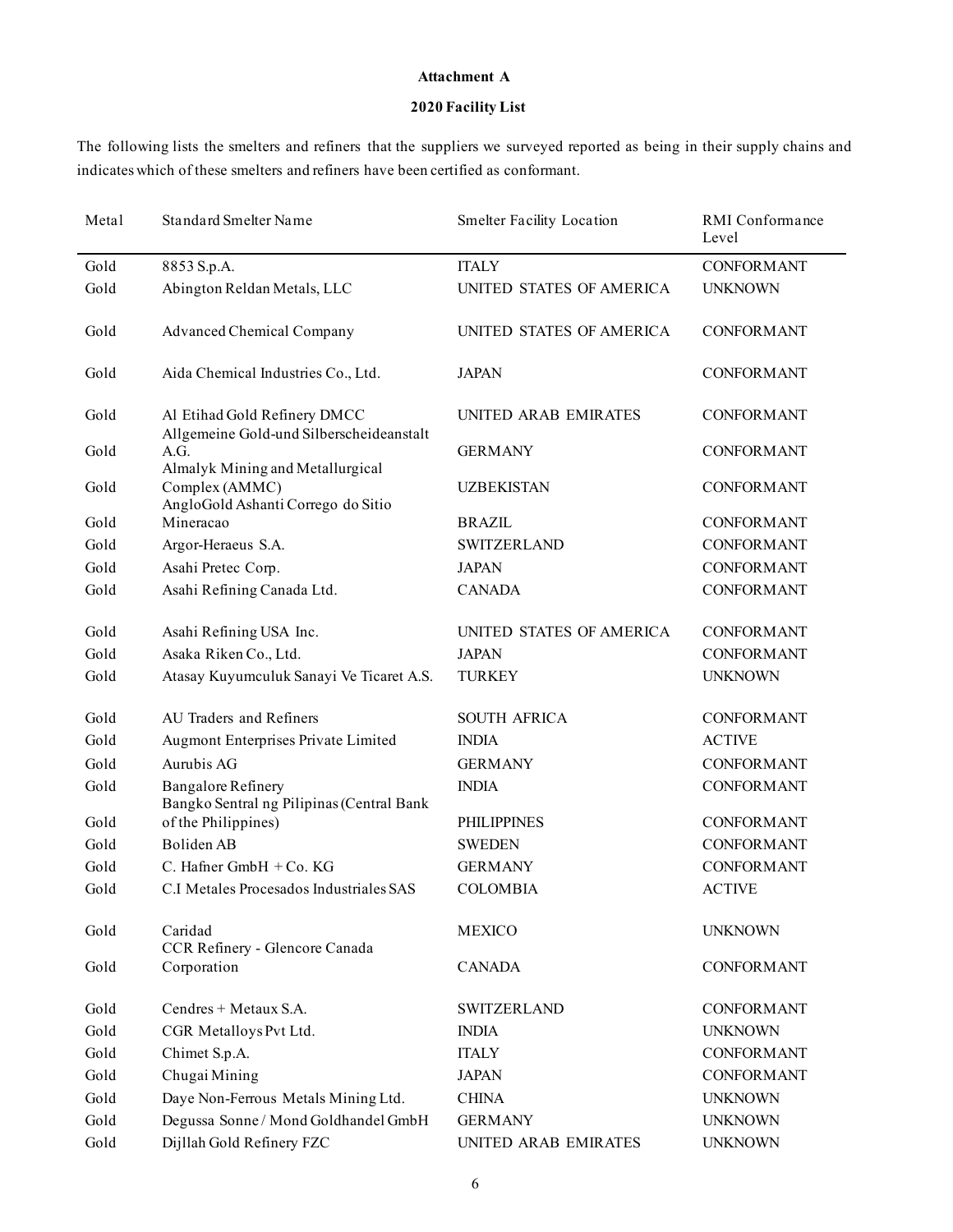| Metal | <b>Standard Smelter Name</b>                                           | <b>Smelter Facility Location</b> | RMI Conformance<br>Level |
|-------|------------------------------------------------------------------------|----------------------------------|--------------------------|
| Gold  | DODUCO Contacts and Refining GmbH                                      | <b>GERMANY</b>                   | <b>CONFORMANT</b>        |
| Gold  | Dowa                                                                   | <b>JAPAN</b>                     | <b>CONFORMANT</b>        |
| Gold  | DSC (Do Sung Corporation)                                              | KOREA, REPUBLIC OF               | CONFORMANT               |
| Gold  | Eco-System Recycling Co., Ltd. East Plant                              | <b>JAPAN</b>                     | <b>CONFORMANT</b>        |
| Gold  | Eco-System Recycling Co., Ltd. North Plant                             | <b>JAPAN</b>                     | <b>CONFORMANT</b>        |
| Gold  | Eco-System Recycling Co., Ltd. West Plant                              | <b>JAPAN</b>                     | <b>CONFORMANT</b>        |
| Gold  | Emirates Gold DMCC                                                     | UNITED ARAB EMIRATES             | <b>CONFORMANT</b>        |
| Gold  | Fidelity Printers and Refiners Ltd.                                    | <b>ZIMBABWE</b>                  | <b>UNKNOWN</b>           |
| Gold  | Fujairah Gold FZC                                                      | UNITED ARAB EMIRATES             | <b>UNKNOWN</b>           |
| Gold  | GCC Gujrat Gold Centre Pvt. Ltd.                                       | <b>INDIA</b>                     | <b>UNKNOWN</b>           |
| Gold  | Geib Refining Corporation                                              | UNITED STATES OF AMERICA         | <b>CONFORMANT</b>        |
| Gold  | Gold Coast Refinery<br>Gold Refinery of Zijin Mining Group Co.,        | <b>GHANA</b>                     | <b>UNKNOWN</b>           |
| Gold  | Ltd.<br>Great Wall Precious Metals Co., Ltd. of                        | <b>CHINA</b>                     | CONFORMANT               |
| Gold  | <b>CBPM</b>                                                            | <b>CHINA</b>                     | <b>UNKNOWN</b>           |
| Gold  | Guangdong Jinding Gold Limited<br>Guoda Safina High-Tech Environmental | <b>CHINA</b>                     | <b>UNKNOWN</b>           |
| Gold  | Refinery Co., Ltd.                                                     | <b>CHINA</b>                     | <b>UNKNOWN</b>           |
| Gold  | Hangzhou Fuchunjiang Smelting Co., Ltd.                                | <b>CHINA</b>                     | <b>UNKNOWN</b>           |
| Gold  | Heimerle $+$ Meule GmbH                                                | <b>GERMANY</b>                   | <b>CONFORMANT</b>        |
| Gold  | Heraeus Germany GmbH Co. KG                                            | <b>GERMANY</b>                   | <b>ACTIVE</b>            |
| Gold  | Heraeus Metals Hong Kong Ltd.                                          | <b>CHINA</b>                     | <b>CONFORMANT</b>        |
| Gold  | Hunan Chenzhou Mining Co., Ltd.<br>Hunan Guiyang yinxing Nonferrous    | <b>CHINA</b>                     | <b>UNKNOWN</b>           |
| Gold  | Smelting Co., Ltd.                                                     | <b>CHINA</b>                     | <b>UNKNOWN</b>           |
| Gold  | HwaSeong CJ CO., LTD.                                                  | KOREA, REPUBLIC OF               | <b>UNKNOWN</b>           |
| Gold  | <b>Industrial Refining Company</b>                                     | <b>BELGIUM</b>                   | <b>UNKNOWN</b>           |
| Gold  | Inner Mongolia Qiankun Gold and Silver<br>Refinery Share Co., Ltd.     | <b>CHINA</b>                     | <b>CONFORMANT</b>        |
| Gold  | <b>International Precious Metal Refiners</b>                           | UNITED ARAB EMIRATES             | <b>ACTIVE</b>            |
| Gold  | Ishifuku Metal Industry Co., Ltd.                                      | <b>JAPAN</b>                     | <b>CONFORMANT</b>        |
| Gold  | Istanbul Gold Refinery                                                 | <b>TURKEY</b>                    | <b>CONFORMANT</b>        |
| Gold  | Italpreziosi                                                           | <b>ITALY</b>                     | <b>CONFORMANT</b>        |
| Gold  | JALAN & Company                                                        | <b>INDIA</b>                     | <b>UNKNOWN</b>           |
| Gold  | Japan Mint                                                             | <b>JAPAN</b>                     | <b>CONFORMANT</b>        |
| Gold  | Jiangxi CopperCo., Ltd.<br>JSC Ekaterinburg Non-Ferrous Metal          | <b>CHINA</b>                     | <b>CONFORMANT</b>        |
| Gold  | Processing Plant                                                       | <b>RUSSIAN FEDERATION</b>        | <b>UNKNOWN</b>           |
| Gold  | JSC Novosibirsk Refinery                                               | <b>RUSSIAN FEDERATION</b>        | CONFORMANT               |
| Gold  | JSC Uralelectromed                                                     | <b>RUSSIAN FEDERATION</b>        | <b>CONFORMANT</b>        |
| Gold  | JX Nippon Mining & Metals Co., Ltd.                                    | <b>JAPAN</b>                     | <b>CONFORMANT</b>        |
| Gold  | Kaloti Precious Metals                                                 | UNITED ARAB EMIRATES             | <b>UNKNOWN</b>           |
| Gold  | Kazakhmys Smelting LLC                                                 | <b>KAZAKHSTAN</b>                | <b>UNKNOWN</b>           |
| Gold  | Kazzinc                                                                | <b>KAZAKHSTAN</b>                | CONFORMANT               |
| Gold  | Kennecott Utah Copper LLC                                              | UNITED STATES OF AMERICA         | CONFORMANT               |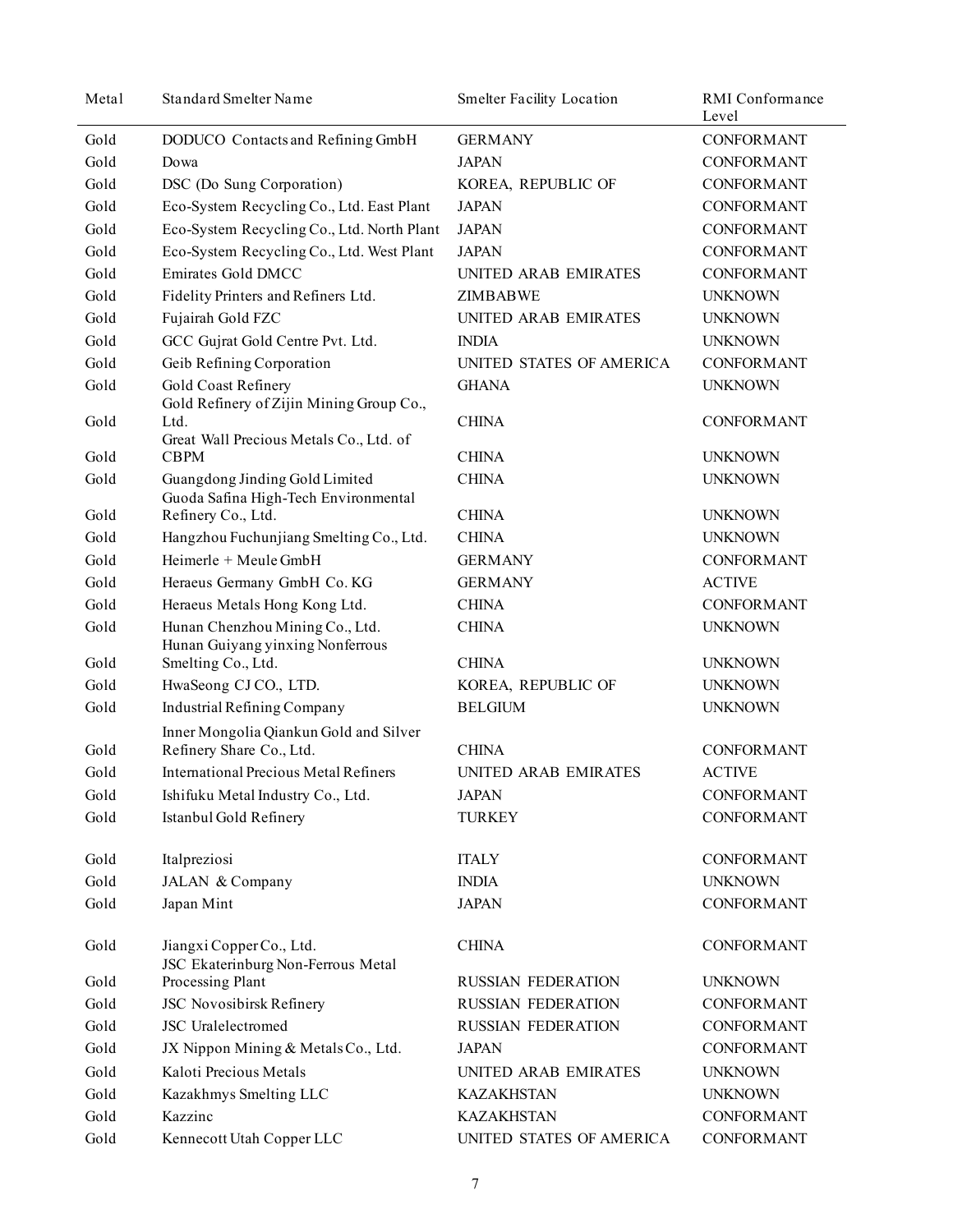| Metal | Standard Smelter Name                                                         | <b>Smelter Facility Location</b> | RMI Conformance<br>Level |
|-------|-------------------------------------------------------------------------------|----------------------------------|--------------------------|
| Gold  | KGHM Polska Miedz Spolka Akcyjna                                              | <b>POLAND</b>                    | <b>CONFORMANT</b>        |
| Gold  | Kojima Chemicals Co., Ltd.                                                    | <b>JAPAN</b>                     | <b>CONFORMANT</b>        |
| Gold  | Korea Zinc Co., Ltd.                                                          | KOREA, REPUBLIC OF               | <b>CONFORMANT</b>        |
| Gold  | Kundan Care Products Ltd.                                                     | <b>INDIA</b>                     | <b>UNKNOWN</b>           |
| Gold  | Kyrgyzaltyn JSC                                                               | <b>KYRGYZSTAN</b>                | <b>CONFORMANT</b>        |
| Gold  | Kyshtym Copper-Electrolytic Plant ZAO                                         | <b>RUSSIAN FEDERATION</b>        | <b>UNKNOWN</b>           |
| Gold  | L'azurde Company For Jewelry                                                  | <b>SAUDI ARABIA</b>              | <b>UNKNOWN</b>           |
| Gold  | Lingbao Gold Co., Ltd.                                                        | <b>CHINA</b>                     | <b>UNKNOWN</b>           |
| Gold  | Lingbao Jinyuan Tonghui Refinery Co., Ltd.                                    | <b>CHINA</b>                     | <b>UNKNOWN</b>           |
| Gold  | L'Orfebre S.A.                                                                | <b>ANDORRA</b>                   | <b>CONFORMANT</b>        |
| Gold  | LS-NIKKO Copper Inc.                                                          | KOREA, REPUBLIC OF               | <b>CONFORMANT</b>        |
| Gold  | LT Metal Ltd.<br>Luoyang Zijin Yinhui Gold Refinery Co.,                      | KOREA, REPUBLIC OF               | CONFORMANT               |
| Gold  | Ltd.                                                                          | <b>CHINA</b>                     | <b>UNKNOWN</b>           |
| Gold  | Marsam Metals                                                                 | <b>BRAZIL</b>                    | CONFORMANT               |
| Gold  | Materion                                                                      | UNITED STATES OF AMERICA         | <b>CONFORMANT</b>        |
| Gold  | Matsuda Sangyo Co., Ltd.                                                      | <b>JAPAN</b>                     | CONFORMANT               |
| Gold  | Metalor Technologies (Hong Kong) Ltd.                                         | <b>CHINA</b>                     | <b>CONFORMANT</b>        |
| Gold  | Metalor Technologies (Singapore) Pte., Ltd.                                   | <b>SINGAPORE</b>                 | <b>CONFORMANT</b>        |
| Gold  | Metalor Technologies (Suzhou) Ltd.                                            | <b>CHINA</b>                     | <b>CONFORMANT</b>        |
| Gold  | Metalor Technologies S.A.                                                     | <b>SWITZERLAND</b>               | <b>CONFORMANT</b>        |
| Gold  | Metalor USA Refining Corporation                                              | UNITED STATES OF AMERICA         | <b>CONFORMANT</b>        |
| Gold  | Metalurgica Met-Mex Penoles S.A. De C.V.                                      | <b>MEXICO</b>                    | <b>CONFORMANT</b>        |
| Gold  | Mitsubishi Materials Corporation                                              | <b>JAPAN</b>                     | CONFORMANT               |
| Gold  | Mitsui Mining and Smelting Co., Ltd.                                          | <b>JAPAN</b>                     | <b>CONFORMANT</b>        |
| Gold  | MMTC-PAMP India Pvt., Ltd.                                                    | <b>INDIA</b>                     | <b>CONFORMANT</b>        |
| Gold  | Modeltech Sdn Bhd                                                             | <b>MALAYSIA</b>                  | <b>UNKNOWN</b>           |
| Gold  | Morris and Watson                                                             | <b>NEW ZEALAND</b>               | <b>UNKNOWN</b>           |
| Gold  | Moscow Special Alloys Processing Plant                                        | <b>RUSSIAN FEDERATION</b>        | CONFORMANT               |
| Gold  | Nadir Metal Rafineri San. Ve Tic. A.S.                                        | <b>TURKEY</b>                    | <b>CONFORMANT</b>        |
| Gold  | Navoi Mining and Metallurgical Combinat                                       | <b>UZBEKISTAN</b>                | <b>CONFORMANT</b>        |
| Gold  | NH Recytech Company                                                           | KOREA, REPUBLIC OF               | <b>UNKNOWN</b>           |
| Gold  | Nihon Material Co., Ltd.<br>Ogussa Osterreichische Gold- und Silber-          | <b>JAPAN</b>                     | <b>CONFORMANT</b>        |
| Gold  | Scheideanstalt GmbH                                                           | <b>AUSTRIA</b>                   | <b>CONFORMANT</b>        |
| Gold  | Ohura Precious Metal Industry Co., Ltd.<br>OJSC "The Gulidov Krasnoyarsk Non- | <b>JAPAN</b>                     | CONFORMANT               |
| Gold  | Ferrous Metals Plant" (OJSC Krastsvetmet)                                     | <b>RUSSIAN FEDERATION</b>        | <b>CONFORMANT</b>        |
| Gold  | PAMP S.A.                                                                     | <b>SWITZERLAND</b>               | CONFORMANT               |
| Gold  | Pease & Curren                                                                | UNITED STATES OF AMERICA         | <b>UNKNOWN</b>           |
| Gold  | Penglai Penggang Gold Industry Co., Ltd.                                      | <b>CHINA</b>                     | <b>UNKNOWN</b>           |
| Gold  | Planta Recuperadora de Metales SpA                                            | <b>CHILE</b>                     | CONFORMANT               |
| Gold  | Prioksky Plant of Non-Ferrous Metals                                          | <b>RUSSIAN FEDERATION</b>        | CONFORMANT               |
| Gold  | PT Aneka Tambang (Persero) Tbk                                                | <b>INDONESIA</b>                 | CONFORMANT               |
| Gold  | PX Precinox S.A.                                                              | <b>SWITZERLAND</b>               | CONFORMANT               |
| Gold  | QG Refining, LLC                                                              | UNITED STATES OF AMERICA         | <b>UNKNOWN</b>           |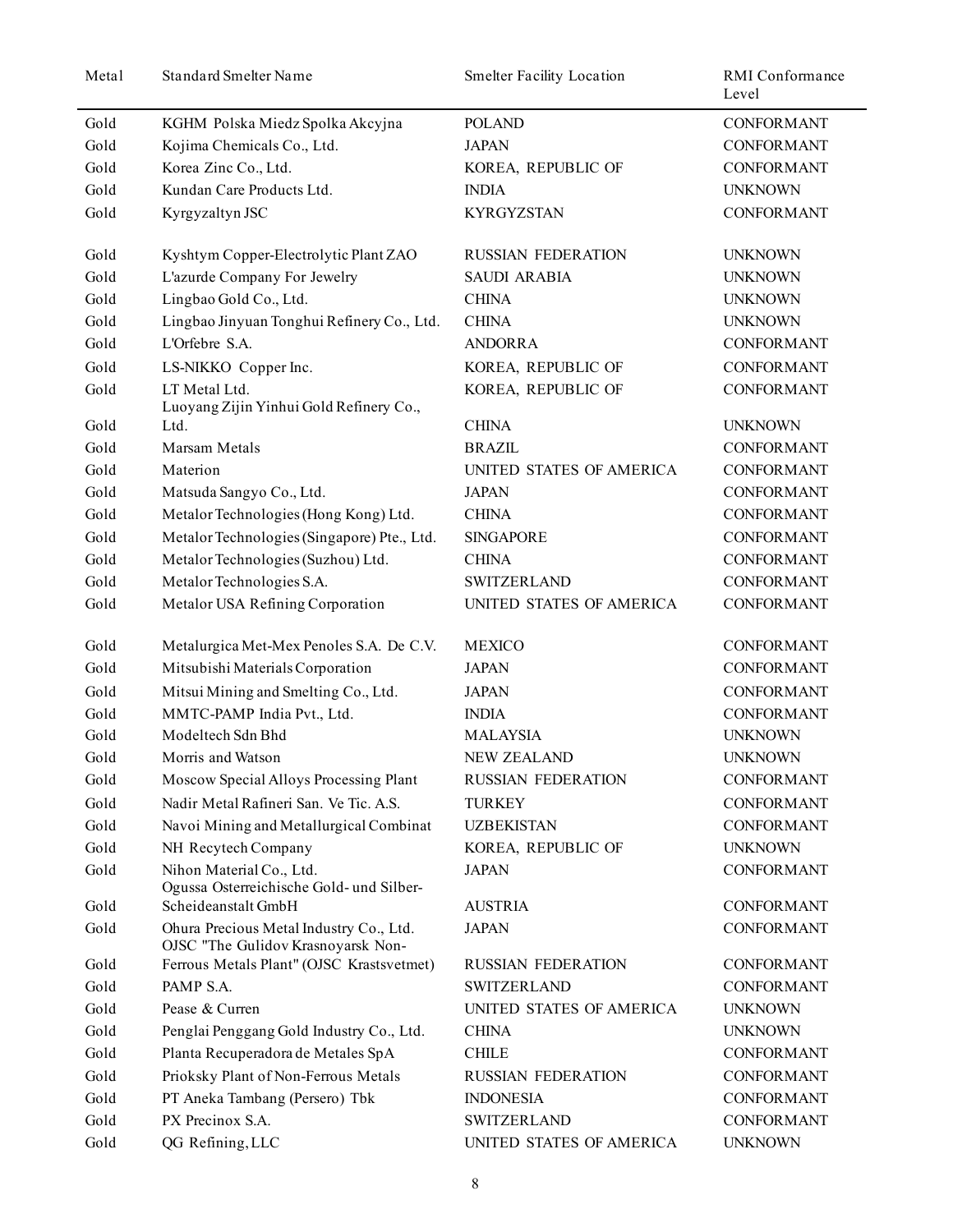| Metal | <b>Standard Smelter Name</b>                                                   | <b>Smelter Facility Location</b> | RMI Conformance<br>Level |
|-------|--------------------------------------------------------------------------------|----------------------------------|--------------------------|
| Gold  | Rand Refinery (Pty) Ltd.                                                       | <b>SOUTH AFRICA</b>              | <b>CONFORMANT</b>        |
| Gold  | Refinery of Seemine Gold Co., Ltd.                                             | <b>CHINA</b>                     | <b>UNKNOWN</b>           |
| Gold  | REMONDIS PMR B.V.                                                              | <b>NETHERLANDS</b>               | <b>CONFORMANT</b>        |
| Gold  | Royal Canadian Mint                                                            | <b>CANADA</b>                    | CONFORMANT               |
| Gold  | <b>SAAMP</b>                                                                   | <b>FRANCE</b>                    | CONFORMANT               |
| Gold  | Sabin Metal Corp.                                                              | UNITED STATES OF AMERICA         | <b>UNKNOWN</b>           |
| Gold  | Safimet S.p.A                                                                  | <b>ITALY</b>                     | CONFORMANT               |
| Gold  | SAFINA A.S.                                                                    | <b>CZECHIA</b>                   | CONFORMANT               |
| Gold  | Sai Refinery                                                                   | <b>INDIA</b>                     | <b>UNKNOWN</b>           |
| Gold  | <b>Samduck Precious Metals</b>                                                 | KOREA, REPUBLIC OF               | CONFORMANT               |
| Gold  | Samwon Metals Corp.                                                            | KOREA, REPUBLIC OF               | <b>UNKNOWN</b>           |
| Gold  | SAXONIA Edelmetalle GmbH                                                       | <b>GERMANY</b>                   | CONFORMANT               |
| Gold  | SEMPSA Joyeria Plateria S.A.                                                   | <b>SPAIN</b>                     | <b>CONFORMANT</b>        |
| Gold  | Shandong Gold Smelting Co., Ltd.                                               | <b>CHINA</b>                     | <b>CONFORMANT</b>        |
| Gold  | Shandong Humon Smelting Co., Ltd.<br>Shandong Tiancheng Biological Gold        | <b>CHINA</b>                     | <b>UNKNOWN</b>           |
| Gold  | Industrial Co., Ltd.<br>Shandong Zhaojin Gold & Silver Refinery                | <b>CHINA</b>                     | <b>UNKNOWN</b>           |
| Gold  | Co., Ltd.                                                                      | <b>CHINA</b>                     | <b>CONFORMANT</b>        |
| Gold  | Shirpur Gold Refinery Ltd.                                                     | <b>INDIA</b>                     | <b>UNKNOWN</b>           |
| Gold  | Sichuan Tianze Precious Metals Co., Ltd.                                       | <b>CHINA</b>                     | <b>CONFORMANT</b>        |
| Gold  | Singway Technology Co., Ltd.<br>SOE Shyolkovsky Factory of Secondary           | <b>TAIWAN</b>                    | <b>CONFORMANT</b>        |
| Gold  | Precious Metals                                                                | <b>RUSSIAN FEDERATION</b>        | CONFORMANT               |
| Gold  | Solar Applied Materials Technology Corp.                                       | <b>TAIWAN</b>                    | <b>CONFORMANT</b>        |
| Gold  | Sovereign Metals<br>State Research Institute Center for Physical               | <b>INDIA</b>                     | <b>UNKNOWN</b>           |
| Gold  | Sciences and Technology                                                        | <b>LITHUANIA</b>                 | <b>UNKNOWN</b>           |
| Gold  | Sudan Gold Refinery                                                            | <b>SUDAN</b>                     | <b>UNKNOWN</b>           |
| Gold  | Sumitomo Metal Mining Co., Ltd.                                                | <b>JAPAN</b>                     | <b>CONFORMANT</b>        |
| Gold  | SungEel HiMetal Co., Ltd.                                                      | KOREA, REPUBLIC OF               | CONFORMANT               |
| Gold  | T.C.A S.p.A                                                                    | <b>ITALY</b>                     | CONFORMANT               |
| Gold  | Tanaka Kikinzoku Kogyo K.K.                                                    | <b>JAPAN</b>                     | <b>CONFORMANT</b>        |
| Gold  | Tokuriki Honten Co., Ltd.                                                      | <b>JAPAN</b>                     | <b>CONFORMANT</b>        |
| Gold  | Tongling Nonferrous Metals Group Co., Ltd.                                     | <b>CHINA</b>                     | <b>UNKNOWN</b>           |
| Gold  | TOO Tau-Ken-Altyn                                                              | <b>KAZAKHSTAN</b>                | <b>CONFORMANT</b>        |
| Gold  | Torecom                                                                        | KOREA, REPUBLIC OF               | <b>CONFORMANT</b>        |
| Gold  | TSK Pretech                                                                    | KOREA, REPUBLIC OF               | <b>CONFORMANT</b>        |
| Gold  | Umicore Brasil Ltda.                                                           | <b>BRAZIL</b>                    | <b>UNKNOWN</b>           |
| Gold  | Umicore Precious Metals Thailand<br>Umicore S.A. Business Unit Precious Metals | <b>THAILAND</b>                  | <b>CONFORMANT</b>        |
| Gold  | Refining                                                                       | <b>BELGIUM</b>                   | <b>CONFORMANT</b>        |
| Gold  | United Precious Metal Refining, Inc.                                           | UNITED STATES OF AMERICA         | <b>CONFORMANT</b>        |
| Gold  | Valcambi S.A.                                                                  | <b>SWITZERLAND</b>               | <b>CONFORMANT</b>        |
| Gold  | Western Australian Mint (T/a The Perth<br>Mint)                                | <b>AUSTRALIA</b>                 | CONFORMANT               |
| Gold  | WIELAND Edelmetalle GmbH                                                       | <b>GERMANY</b>                   | <b>CONFORMANT</b>        |
| Gold  | Yamakin Co., Ltd.                                                              | <b>JAPAN</b>                     | CONFORMANT               |
|       |                                                                                |                                  |                          |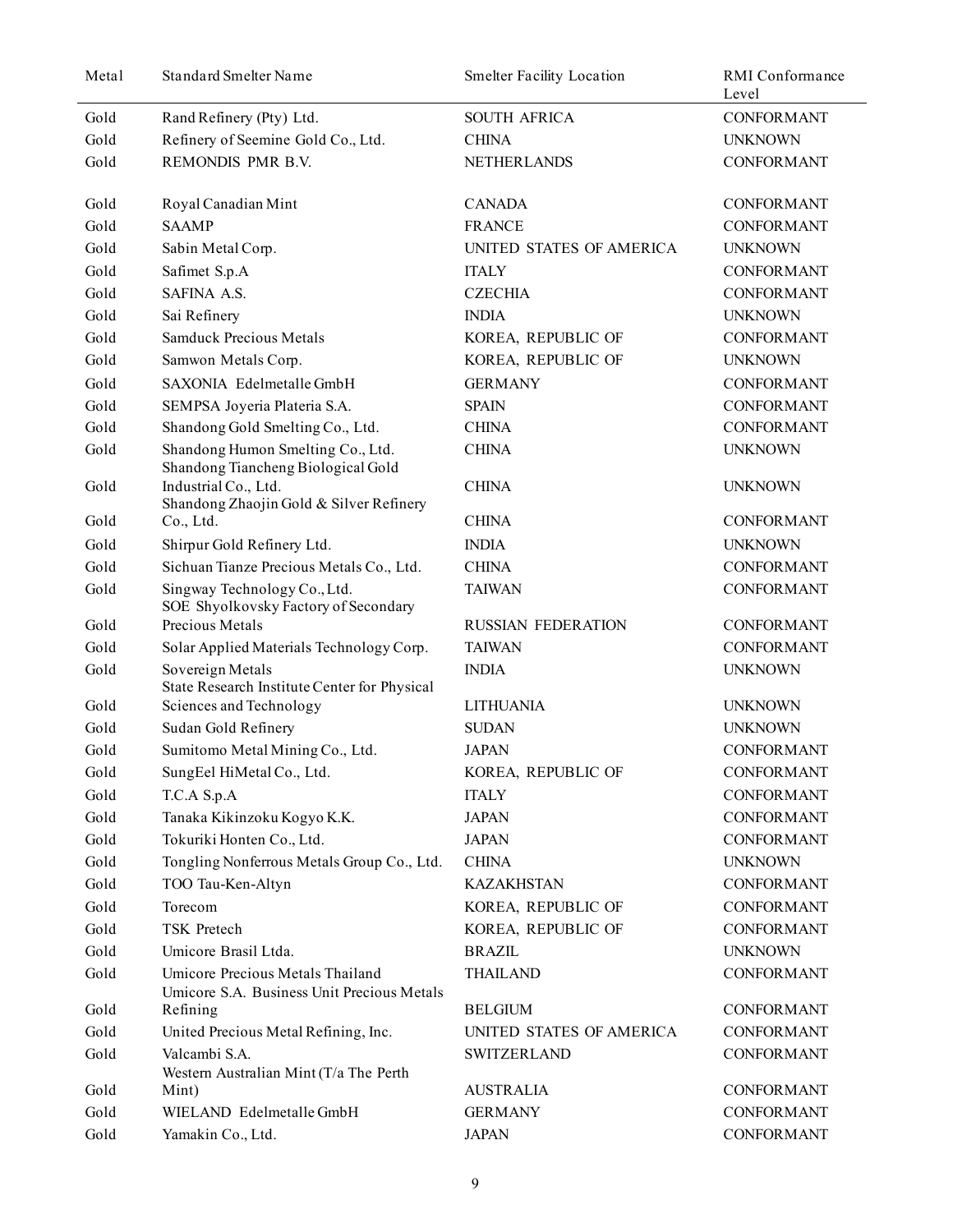| Metal    | <b>Standard Smelter Name</b>                                                | <b>Smelter Facility Location</b> | RMI Conformance<br>Level |
|----------|-----------------------------------------------------------------------------|----------------------------------|--------------------------|
| Gold     | Yokohama Metal Co., Ltd.                                                    | <b>JAPAN</b>                     | <b>CONFORMANT</b>        |
| Gold     | Yunnan Copper Industry Co., Ltd.<br>Zhongyuan Gold Smelter of Zhongjin Gold | <b>CHINA</b>                     | <b>UNKNOWN</b>           |
| Gold     | Corporation                                                                 | <b>CHINA</b>                     | CONFORMANT               |
| Tantalum | <b>AMG</b> Brasil                                                           | <b>BRAZIL</b>                    | <b>CONFORMANT</b>        |
| Tantalum | Asaka Riken Co., Ltd.                                                       | <b>JAPAN</b>                     | <b>CONFORMANT</b>        |
| Tantalum | Changsha South Tantalum Niobium Co., Ltd.                                   | <b>CHINA</b>                     | <b>CONFORMANT</b>        |
| Tantalum | CP Metals Inc.                                                              | UNITED STATES OF AMERICA         | <b>UNKNOWN</b>           |
| Tantalum | D Block Metals, LLC                                                         | UNITED STATES OF AMERICA         | <b>CONFORMANT</b>        |
| Tantalum | Exotech Inc.                                                                | UNITED STATES OF AMERICA         | <b>CONFORMANT</b>        |
| Tantalum | F&X Electro-Materials Ltd.                                                  | <b>CHINA</b>                     | <b>CONFORMANT</b>        |
| Tantalum | FIR Metals & Resource Ltd.                                                  | <b>CHINA</b>                     | <b>CONFORMANT</b>        |
| Tantalum | Global Advanced Metals Aizu                                                 | <b>JAPAN</b>                     | <b>CONFORMANT</b>        |
| Tantalum | Global Advanced Metals Boyertown                                            | UNITED STATES OF AMERICA         | CONFORMANT               |
| Tantalum | H.C. Starck Hermsdorf GmbH                                                  | <b>GERMANY</b>                   | <b>CONFORMANT</b>        |
| Tantalum | H.C. Starck Inc.<br>Hengyang King Xing Lifeng New Materials                 | UNITED STATES OF AMERICA         | <b>CONFORMANT</b>        |
| Tantalum | Co., Ltd.<br>Jiangxi Dinghai Tantalum & Niobium Co.,                        | <b>CHINA</b>                     | <b>CONFORMANT</b>        |
| Tantalum | Ltd.                                                                        | <b>CHINA</b>                     | <b>CONFORMANT</b>        |
| Tantalum | Jiangxi Tuohong New Raw Material                                            | <b>CHINA</b>                     | <b>CONFORMANT</b>        |
| Tantalum | JiuJiang JinXin Nonferrous Metals Co., Ltd.                                 | <b>CHINA</b>                     | <b>CONFORMANT</b>        |
| Tantalum | Jiujiang Tanbre Co., Ltd.<br>Jiujiang Zhongao Tantalum & Niobium Co.,       | <b>CHINA</b>                     | <b>CONFORMANT</b>        |
| Tantalum | Ltd.                                                                        | <b>CHINA</b>                     | <b>CONFORMANT</b>        |
| Tantalum | KEMET de Mexico                                                             | <b>MEXICO</b>                    | <b>CONFORMANT</b>        |
| Tantalum | Meta Materials                                                              | NORTH MACEDONIA                  | <b>CONFORMANT</b>        |
|          | Tantalum Metallurgical Products India Pvt., Ltd.                            | <b>INDIA</b>                     | <b>CONFORMANT</b>        |
| Tantalum | Mineracao Taboca S.A.                                                       | <b>BRAZIL</b>                    | <b>CONFORMANT</b>        |
| Tantalum | Mitsui Mining and Smelting Co., Ltd.                                        | <b>JAPAN</b>                     | <b>CONFORMANT</b>        |
| Tantalum | Ningxia Orient Tantalum Industry Co., Ltd.                                  | <b>CHINA</b>                     | <b>CONFORMANT</b>        |
| Tantalum | NPM Silmet AS                                                               | <b>ESTONIA</b>                   | <b>CONFORMANT</b>        |
| Tantalum | QuantumClean                                                                | UNITED STATES OF AMERICA         | CONFORMANT               |
| Tantalum | Resind Industria e Comercio Ltda.                                           | <b>BRAZIL</b>                    | <b>CONFORMANT</b>        |
| Tantalum | Solikamsk Magnesium Works OAO                                               | <b>RUSSIAN FEDERATION</b>        | <b>CONFORMANT</b>        |
| Tantalum | Taki Chemical Co., Ltd.                                                     | <b>JAPAN</b>                     | <b>CONFORMANT</b>        |
| Tantalum | TANIOBIS Co., Ltd.                                                          | <b>THAILAND</b>                  | <b>CONFORMANT</b>        |
| Tantalum | TANIOBIS GmbH                                                               | <b>GERMANY</b>                   | <b>CONFORMANT</b>        |
| Tantalum | TANIOBIS Japan Co., Ltd.                                                    | <b>JAPAN</b>                     | <b>CONFORMANT</b>        |
| Tantalum | TANIOBIS Smelting GmbH & Co. KG                                             | <b>GERMANY</b>                   | CONFORMANT               |
| Tantalum | Telex Metals                                                                | UNITED STATES OF AMERICA         | <b>CONFORMANT</b>        |
| Tantalum | Ulba Metallurgical Plant JSC<br>XIMEI RESOURCES (GUANGDONG)                 | <b>KAZAKHSTAN</b>                | <b>CONFORMANT</b>        |
| Tantalum | <b>LIMITED</b>                                                              | <b>CHINA</b>                     | <b>CONFORMANT</b>        |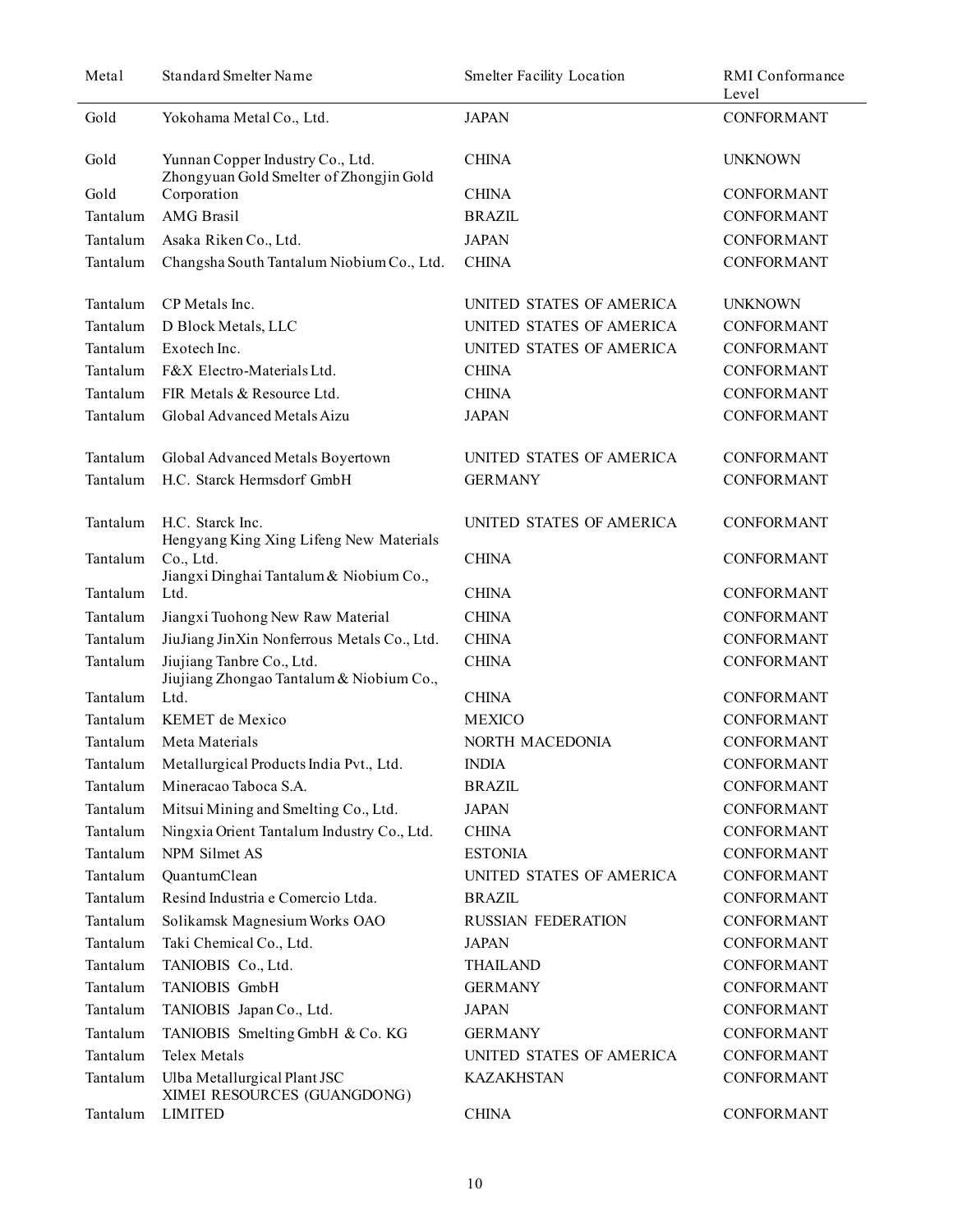| Metal    | Standard Smelter Name                                                                    | <b>Smelter Facility Location</b> | RMI Conformance<br>Level |
|----------|------------------------------------------------------------------------------------------|----------------------------------|--------------------------|
| Tantalum | XinXing HaoRong Electronic Material Co.,<br>Ltd.                                         | <b>CHINA</b>                     | CONFORMANT               |
| Tantalum | Yanling Jincheng Tantalum & Niobium Co.,<br>Ltd.                                         | <b>CHINA</b>                     | <b>CONFORMANT</b>        |
| Tin      | Alpha                                                                                    | UNITED STATES OF AMERICA         | <b>CONFORMANT</b>        |
|          | An Vinh Joint Stock Mineral Processing                                                   |                                  |                          |
| Tin      | Company<br>Chenzhou Yunxiang Mining and Metallurgy                                       | <b>VIETNAM</b>                   | <b>UNKNOWN</b>           |
| Tin      | Co., Ltd.                                                                                | <b>CHINA</b>                     | <b>CONFORMANT</b>        |
| Tin      | Chifeng Dajingzi Tin Industry Co., Ltd.                                                  | <b>CHINA</b>                     | <b>CONFORMANT</b>        |
| Tin      | China Tin Group Co., Ltd.                                                                | <b>CHINA</b>                     | <b>CONFORMANT</b>        |
| Tin      | Cooper Santa                                                                             | <b>BRAZIL</b>                    | <b>UNKNOWN</b>           |
| Tin      | CV Ayi Jaya                                                                              | <b>INDONESIA</b>                 | <b>ACTIVE</b>            |
| Tin      | CV Dua Sekawan                                                                           | <b>INDONESIA</b>                 | <b>UNKNOWN</b>           |
| Tin      | CV Gita Pesona                                                                           | <b>INDONESIA</b>                 | <b>UNKNOWN</b>           |
| Tin      | CV United Smelting                                                                       | <b>INDONESIA</b>                 | <b>UNKNOWN</b>           |
| Tin      | CV Venus Inti Perkasa<br>Dongguan CiEXPO Environmental                                   | <b>INDONESIA</b>                 | <b>ACTIVE</b>            |
| Tin      | Engineering Co., Ltd.                                                                    | <b>CHINA</b>                     | <b>UNKNOWN</b>           |
| Tin      | Dowa                                                                                     | <b>JAPAN</b>                     | <b>CONFORMANT</b>        |
| Tin      | Electro-Mechanical Facility of the Cao Bang<br>Minerals & Metallurgy Joint Stock Company | <b>VIETNAM</b>                   | <b>UNKNOWN</b>           |
| Tin      | <b>EM Vinto</b>                                                                          | <b>BOLIVIA</b>                   | <b>CONFORMANT</b>        |
| Tin      | Estanho de Rondonia S.A.                                                                 | <b>BRAZIL</b>                    | <b>ACTIVE</b>            |
| Tin      | Fenix Metals<br>Gejiu City Fuxiang Industry and Trade Co.,                               | <b>POLAND</b>                    | <b>CONFORMANT</b>        |
| Tin      | Ltd.                                                                                     | <b>CHINA</b>                     | <b>UNKNOWN</b>           |
| Tin      | Gejiu Fengming Metallurgy Chemical Plant                                                 | <b>CHINA</b>                     | <b>CONFORMANT</b>        |
| Tin      | Gejiu Jinye Mineral Company                                                              | China                            | <b>UNKNOWN</b>           |
| Tin      | Gejiu Kai Meng Industry and Trade LLC<br>Gejiu Non-Ferrous Metal Processing Co.,         | <b>CHINA</b>                     | <b>CONFORMANT</b>        |
| Tin      | Ltd.<br>Gejiu Yunxin Nonferrous Electrolysis Co.,                                        | <b>CHINA</b>                     | <b>CONFORMANT</b>        |
| Tin      | Ltd.                                                                                     | <b>CHINA</b>                     | <b>CONFORMANT</b>        |
| Tin      | Gejiu Zili Mining And Metallurgy Co., Ltd.<br>Guangdong Hanhe Non-Ferrous Metal Co.,     | <b>CHINA</b>                     | <b>CONFORMANT</b>        |
| Tin      | Ltd.<br>Guanyang Guida Nonferrous Metal Smelting                                         | <b>CHINA</b>                     | CONFORMANT               |
| Tin      | Plant                                                                                    | <b>CHINA</b>                     | <b>CONFORMANT</b>        |
| Tin      | HuiChang Hill Tin Industry Co., Ltd.                                                     | <b>CHINA</b>                     | <b>CONFORMANT</b>        |
| Tin      | Huichang Jinshunda Tin Co., Ltd.                                                         | <b>CHINA</b>                     | <b>CONFORMANT</b>        |
| Tin      | Jiangxi Ketai Advanced Material Co., Ltd.                                                | China                            | <b>UNKNOWN</b>           |
| Tin      | Jiangxi New Nanshan Technology Ltd.                                                      | <b>CHINA</b>                     | <b>CONFORMANT</b>        |
| Tin      | Luna Smelter, Ltd.                                                                       | <b>RWANDA</b>                    | <b>CONFORMANT</b>        |
| Tin      | Ma'anshan Weitai Tin Co., Ltd.                                                           | <b>CHINA</b>                     | <b>CONFORMANT</b>        |
| Tin      | Magnu's Minerais Metais e Ligas Ltda.                                                    | <b>BRAZIL</b>                    | <b>CONFORMANT</b>        |
| Tin      | Malaysia Smelting Corporation (MSC)                                                      | <b>MALAYSIA</b>                  | <b>CONFORMANT</b>        |
| Tin      | Melt Metaise Ligas S.A.                                                                  | <b>BRAZIL</b>                    | CONFORMANT               |
| Tin      | Metallic Resources, Inc.                                                                 | UNITED STATES OF AMERICA         | CONFORMANT               |
| Tin      | Metallo Belgium N.V.                                                                     | <b>BELGIUM</b>                   | CONFORMANT               |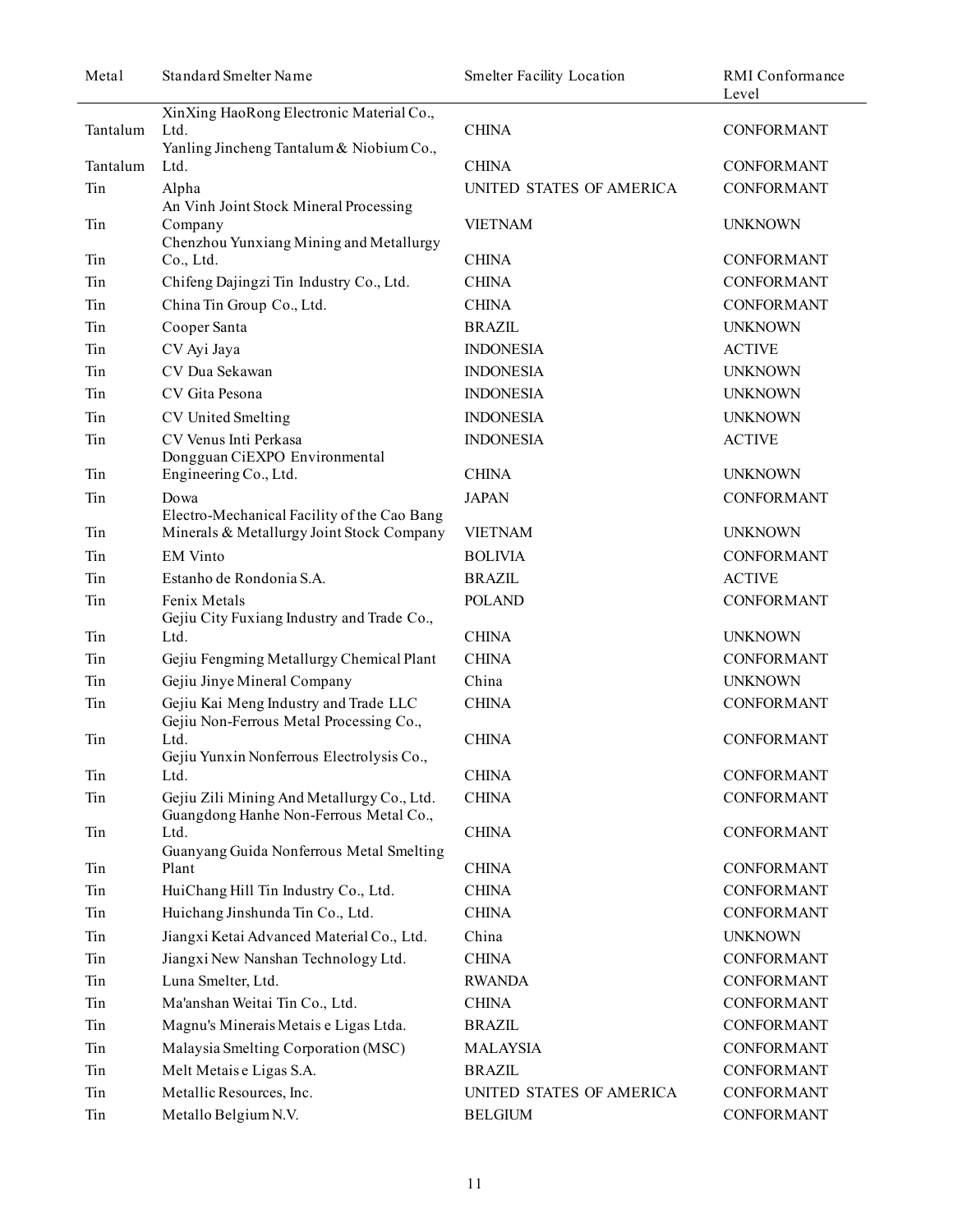| Metal | <b>Standard Smelter Name</b>             | <b>Smelter Facility Location</b> | RMI Conformance<br>Level |
|-------|------------------------------------------|----------------------------------|--------------------------|
| Tin   | Metallo Spain S.L.U.                     | <b>SPAIN</b>                     | <b>CONFORMANT</b>        |
| Tin   | Mineracao Taboca S.A.                    | <b>BRAZIL</b>                    | <b>CONFORMANT</b>        |
| Tin   | Minsur                                   | <b>PERU</b>                      | <b>CONFORMANT</b>        |
| Tin   | Mitsubishi Materials Corporation         | <b>JAPAN</b>                     | <b>CONFORMANT</b>        |
| Tin   | Modeltech Sdn Bhd                        | <b>MALAYSIA</b>                  | <b>UNKNOWN</b>           |
|       | Nghe Tinh Non-Ferrous Metals Joint Stock |                                  |                          |
| Tin   | Company                                  | <b>VIETNAM</b>                   | <b>UNKNOWN</b>           |
| Tin   | O.M. Manufacturing (Thailand) Co., Ltd.  | <b>THAILAND</b>                  | <b>CONFORMANT</b>        |
| Tin   | O.M. Manufacturing Philippines, Inc.     | <b>PHILIPPINES</b>               | <b>CONFORMANT</b>        |
| Tin   | Operaciones Metalurgicas S.A.            | <b>BOLIVIA</b>                   | CONFORMANT               |
| Tin   | Pongpipat Company Limited                | <b>MYANMAR</b>                   | <b>UNKNOWN</b>           |
| Tin   | Precious Minerals and Smelting Limited   | <b>INDIA</b>                     | <b>UNKNOWN</b>           |
| Tin   | PT Aries Kencana Sejahtera               | <b>INDONESIA</b>                 | <b>ACTIVE</b>            |
| Tin   | PT Artha Cipta Langgeng                  | <b>INDONESIA</b>                 | <b>CONFORMANT</b>        |
| Tin   | PT ATD Makmur Mandiri Jaya               | <b>INDONESIA</b>                 | CONFORMANT               |
| Tin   | PT Babel Inti Perkasa                    | <b>INDONESIA</b>                 | <b>CONFORMANT</b>        |
| Tin   | PT Babel Surya Alam Lestari              | <b>INDONESIA</b>                 | <b>CONFORMANT</b>        |
| Tin   | PT Bangka Prima Tin                      | <b>INDONESIA</b>                 | <b>UNKNOWN</b>           |
| Tin   | PT Bangka Serumpun                       | <b>INDONESIA</b>                 | CONFORMANT               |
| Tin   | PT Bangka Tin Industry                   | <b>INDONESIA</b>                 | <b>UNKNOWN</b>           |
| Tin   | PT Belitung Industri Sejahtera           | <b>INDONESIA</b>                 | <b>UNKNOWN</b>           |
| Tin   | PT Bukit Timah                           | <b>INDONESIA</b>                 | <b>ACTIVE</b>            |
| Tin   | PT DS Jaya Abadi                         | <b>INDONESIA</b>                 | <b>UNKNOWN</b>           |
| Tin   | PT Eunindo Usaha Mandiri                 | <b>INDONESIA</b>                 | <b>UNKNOWN</b>           |
| Tin   | PT Inti Stania Prima                     | <b>INDONESIA</b>                 | <b>UNKNOWN</b>           |
| Tin   | PT Karimun Mining                        | <b>INDONESIA</b>                 | <b>UNKNOWN</b>           |
| Tin   | PT Kijang Jaya Mandiri                   | <b>INDONESIA</b>                 | <b>UNKNOWN</b>           |
| Tin   | PT Lautan Harmonis Sejahtera             | <b>INDONESIA</b>                 | <b>ACTIVE</b>            |
| Tin   | PT Menara Cipta Mulia                    | <b>INDONESIA</b>                 | <b>CONFORMANT</b>        |
| Tin   | PT Mitra Stania Prima                    | <b>INDONESIA</b>                 | <b>CONFORMANT</b>        |
| Tin   | PT Mitra Sukses Globalindo               | <b>INDONESIA</b>                 | <b>UNKNOWN</b>           |
| Tin   | PT Panca Mega Persada                    | <b>INDONESIA</b>                 | <b>UNKNOWN</b>           |
| Tin   | PT Premium Tin Indonesia                 | <b>INDONESIA</b>                 | <b>UNKNOWN</b>           |
| Tin   | PT Prima Timah Utama                     | <b>INDONESIA</b>                 | <b>CONFORMANT</b>        |
| Tin   | PT Rajawali Rimba Perkasa                | <b>INDONESIA</b>                 | <b>CONFORMANT</b>        |
| Tin   | PT Rajehan Ariq                          | <b>INDONESIA</b>                 | <b>CONFORMANT</b>        |
| Tin   | PT Refined Bangka Tin                    | <b>INDONESIA</b>                 | <b>CONFORMANT</b>        |
| Tin   | PT Sariwiguna Binasentosa                | <b>INDONESIA</b>                 | <b>UNKNOWN</b>           |
| Tin   | PT Stanindo Inti Perkasa                 | <b>INDONESIA</b>                 | <b>CONFORMANT</b>        |
| Tin   | PT Sukses Inti Makmur                    | <b>INDONESIA</b>                 | <b>ACTIVE</b>            |
| Tin   | PT Sumber Jaya Indah                     | <b>INDONESIA</b>                 | <b>UNKNOWN</b>           |
| Tin   | PT Timah Tbk Kundur                      | <b>INDONESIA</b>                 | <b>CONFORMANT</b>        |
| Tin   | PT Timah Tbk Mentok                      | <b>INDONESIA</b>                 | <b>CONFORMANT</b>        |
| Tin   | PT Tinindo Inter Nusa                    | <b>INDONESIA</b>                 | <b>CONFORMANT</b>        |
| Tin   | PT Tirus Putra Mandiri                   | <b>INDONESIA</b>                 | <b>UNKNOWN</b>           |
| Tin   | PT Tommy Utama                           | <b>INDONESIA</b>                 | <b>UNKNOWN</b>           |
| Tin   | Resind Industria e Comercio Ltda.        | <b>BRAZIL</b>                    | <b>CONFORMANT</b>        |
|       |                                          |                                  |                          |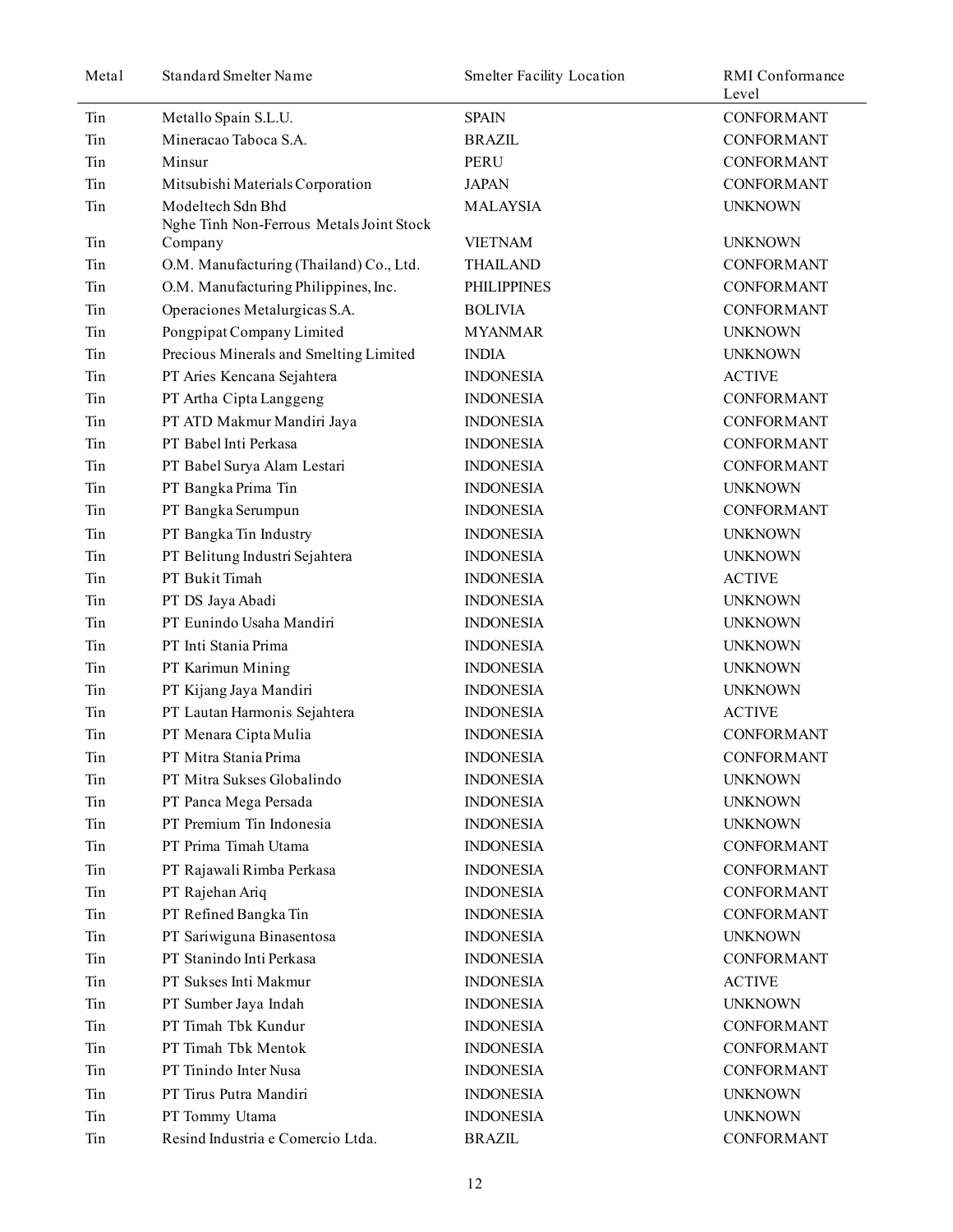| Metal    | Standard Smelter Name                                                                 | <b>Smelter Facility Location</b> | RMI Conformance<br>Level |
|----------|---------------------------------------------------------------------------------------|----------------------------------|--------------------------|
| Tin      | Rui Da Hung                                                                           | <b>TAIWAN</b>                    | <b>CONFORMANT</b>        |
| Tin      | Soft Metais Ltda.                                                                     | <b>BRAZIL</b>                    | <b>CONFORMANT</b>        |
|          |                                                                                       | <b>BRAZIL</b>                    | <b>ACTIVE</b>            |
| Tin      | Super Ligas<br>Thai Nguyen Mining and Metallurgy Co.,                                 |                                  |                          |
| Tin      | Ltd.                                                                                  | <b>VIETNAM</b>                   | <b>CONFORMANT</b>        |
| Tin      | Thaisarco                                                                             | <b>THAILAND</b>                  | <b>CONFORMANT</b>        |
| Tin      | Tin Technology & Refining<br>Tuyen Quang Non-Ferrous Metals Joint                     | UNITED STATES OF AMERICA         | <b>CONFORMANT</b>        |
| Tin      | <b>Stock Company</b>                                                                  | <b>VIETNAM</b>                   | <b>UNKNOWN</b>           |
| Tin      | White Solder Metalurgia e Mineracao Ltda.<br>Yunnan Chengfeng Non-ferrous Metals Co., | <b>BRAZIL</b>                    | <b>CONFORMANT</b>        |
| Tin      | Ltd.                                                                                  | <b>CHINA</b>                     | <b>CONFORMANT</b>        |
| Tin      | Yunnan Tin Company Limited                                                            | <b>CHINA</b>                     | <b>CONFORMANT</b>        |
| Tin      | Yunnan Yunfan Non-ferrous Metals Co., Ltd.                                            | <b>CHINA</b>                     | <b>CONFORMANT</b>        |
| Tungsten | A.L.M.T. Corp.                                                                        | <b>JAPAN</b>                     | <b>CONFORMANT</b>        |
| Tungsten | <b>ACL Metais Eireli</b><br>Albasteel Industria e Comercio de Ligas Para              | <b>BRAZIL</b>                    | <b>CONFORMANT</b>        |
| Tungsten | Fundicao Ltd.                                                                         | <b>BRAZIL</b>                    | <b>ACTIVE</b>            |
| Tungsten | Asia Tungsten Products Vietnam Ltd.<br>Chenzhou Diamond Tungsten Products Co.,        | <b>VIETNAM</b>                   | <b>CONFORMANT</b>        |
| Tungsten | Ltd.                                                                                  | <b>CHINA</b>                     | <b>CONFORMANT</b>        |
| Tungsten | China Molybdenum Tungsten Co., Ltd.                                                   | <b>CHINA</b>                     | <b>CONFORMANT</b>        |
| Tungsten | Chongyi Zhangyuan Tungsten Co., Ltd.                                                  | <b>CHINA</b>                     | <b>CONFORMANT</b>        |
| Tungsten | CNMC (Guangxi) PGMA Co., Ltd.                                                         | <b>CHINA</b>                     | <b>UNKNOWN</b>           |
| Tungsten | CP Metals Inc.                                                                        | UNITED STATES OF AMERICA         | <b>UNKNOWN</b>           |
| Tungsten | Cronimet Brasil Ltda                                                                  | <b>BRAZIL</b>                    | <b>ACTIVE</b>            |
| Tungsten | Fujian Ganmin RareMetal Co., Ltd.                                                     | <b>CHINA</b>                     | <b>CONFORMANT</b>        |
| Tungsten | Fujian Jinxin Tungsten Co., Ltd.                                                      | China                            | <b>UNKNOWN</b>           |
| Tungsten | Ganzhou Haichuang Tungsten Co., Ltd.<br>Ganzhou Huaxing Tungsten Products Co.,        | <b>CHINA</b>                     | <b>CONFORMANT</b>        |
| Tungsten | Ltd.                                                                                  | <b>CHINA</b>                     | <b>CONFORMANT</b>        |
| Tungsten | Ganzhou Jiangwu Ferrotungsten Co., Ltd.                                               | <b>CHINA</b>                     | CONFORMANT               |
| Tungsten | Ganzhou Seadragon W & Mo Co., Ltd.                                                    | <b>CHINA</b>                     | <b>CONFORMANT</b>        |
| Tungsten | Global Tungsten & Powders Corp.                                                       | UNITED STATES OF AMERICA         | <b>CONFORMANT</b>        |
| Tungsten | Guangdong Xianglu Tungsten Co., Ltd.                                                  | <b>CHINA</b>                     | <b>CONFORMANT</b>        |
| Tungsten | H.C. Starck Tungsten GmbH                                                             | <b>GERMANY</b>                   | <b>CONFORMANT</b>        |
| Tungsten | Hunan Chenzhou Mining Co., Ltd.<br>Hunan Chuangda Vanadium Tungsten Co.,              | <b>CHINA</b>                     | CONFORMANT               |
| Tungsten | Ltd. Wuji<br>Hunan Chunchang Nonferrous Metals Co.,                                   | <b>CHINA</b>                     | <b>CONFORMANT</b>        |
| Tungsten | Ltd.                                                                                  | <b>CHINA</b>                     | <b>CONFORMANT</b>        |
| Tungsten | Hunan Litian Tungsten Industry Co., Ltd.                                              | <b>CHINA</b>                     | <b>CONFORMANT</b>        |
| Tungsten | Hydrometallurg, JSC                                                                   | <b>RUSSIAN FEDERATION</b>        | <b>CONFORMANT</b>        |
| Tungsten | Japan New Metals Co., Ltd.<br>Jiangwu H.C. Starck Tungsten Products Co.,              | <b>JAPAN</b>                     | <b>CONFORMANT</b>        |
| Tungsten | Ltd.                                                                                  | <b>CHINA</b>                     | <b>CONFORMANT</b>        |
| Tungsten | Jiangxi Gan Bei Tungsten Co., Ltd.<br>Jiangxi Minmetals Gao'an Non-ferrous            | <b>CHINA</b>                     | <b>CONFORMANT</b>        |
| Tungsten | Metals Co., Ltd.<br>Jiangxi Tonggu Non-ferrous Metallurgical &                        | <b>CHINA</b>                     | <b>UNKNOWN</b>           |
| Tungsten | Chemical Co., Ltd.                                                                    | <b>CHINA</b>                     | <b>CONFORMANT</b>        |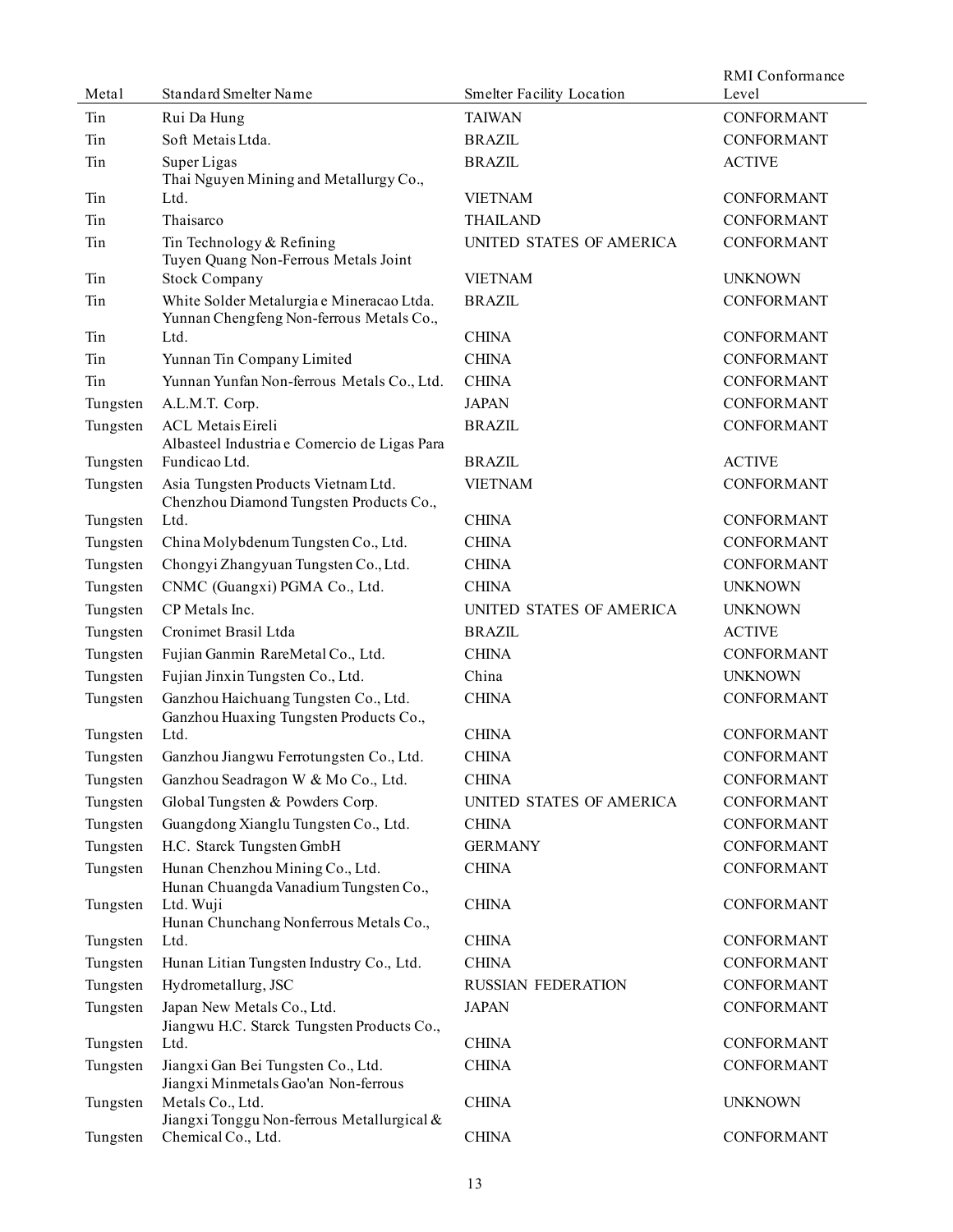| Metal    | Standard Smelter Name                                                            | <b>Smelter Facility Location</b> | RMI Conformance<br>Level |
|----------|----------------------------------------------------------------------------------|----------------------------------|--------------------------|
| Tungsten | Jiangxi Xianglu Tungsten Co., Ltd.                                               | China                            | <b>UNKNOWN</b>           |
| Tungsten | Jiangxi Xinsheng Tungsten Industry Co., Ltd.                                     | <b>CHINA</b>                     | <b>CONFORMANT</b>        |
| Tungsten | Jiangxi Yaosheng Tungsten Co., Ltd.<br>Jingmen Dewei GEM Tungsten Resources      | <b>CHINA</b>                     | <b>CONFORMANT</b>        |
| Tungsten | Recycling Co., Ltd.                                                              | <b>CHINA</b>                     | <b>ACTIVE</b>            |
| Tungsten | JSC "Kirovgrad Hard Alloys Plant"                                                | <b>RUSSIAN FEDERATION</b>        | <b>ACTIVE</b>            |
| Tungsten | Kennametal Fallon                                                                | UNITED STATES OF AMERICA         | <b>CONFORMANT</b>        |
| Tungsten | Kennametal Huntsville                                                            | UNITED STATES OF AMERICA         | <b>CONFORMANT</b>        |
| Tungsten | KGETS Co., Ltd.                                                                  | KOREA, REPUBLIC OF               | <b>CONFORMANT</b>        |
| Tungsten | Lianyou Metals Co., Ltd.                                                         | <b>TAIWAN</b>                    | <b>CONFORMANT</b>        |
| Tungsten | Malipo Haiyu Tungsten Co., Ltd.                                                  | <b>CHINA</b>                     | <b>CONFORMANT</b>        |
| Tungsten | Masan High-Tech Materials                                                        | <b>VIETNAM</b>                   | <b>CONFORMANT</b>        |
| Tungsten | Moliren Ltd.                                                                     | <b>RUSSIAN FEDERATION</b>        | <b>CONFORMANT</b>        |
| Tungsten | Niagara Refining LLC                                                             | UNITED STATES OF AMERICA         | <b>CONFORMANT</b>        |
| Tungsten | NPP Tyazhmetprom LLC                                                             | <b>RUSSIAN FEDERATION</b>        | <b>ACTIVE</b>            |
| Tungsten | Philippine Chuangxin Industrial Co., Inc.<br>South-East Nonferrous Metal Company | <b>PHILIPPINES</b>               | <b>CONFORMANT</b>        |
| Tungsten | Limited of Hengyang City                                                         | China                            | <b>UNKNOWN</b>           |
| Tungsten | TANIOBIS Smelting GmbH & Co. KG                                                  | <b>GERMANY</b>                   | <b>CONFORMANT</b>        |
| Tungsten | Tejing (Vietnam) Tungsten Co., Ltd.                                              | <b>VIETNAM</b>                   | <b>CONFORMANT</b>        |
| Tungsten | Unecha Refractory metals plant                                                   | <b>RUSSIAN FEDERATION</b>        | <b>CONFORMANT</b>        |
| Tungsten | Wolfram Bergbau und Hutten AG                                                    | <b>AUSTRIA</b>                   | <b>CONFORMANT</b>        |
| Tungsten | Woltech Korea Co., Ltd.                                                          | KOREA, REPUBLIC OF               | <b>CONFORMANT</b>        |
| Tungsten | Xiamen Tungsten (H.C.) Co., Ltd.                                                 | <b>CHINA</b>                     | <b>CONFORMANT</b>        |
| Tungsten | Xiamen Tungsten Co., Ltd.<br>Xinfeng Huarui Tungsten & Molybdenum                | <b>CHINA</b>                     | <b>CONFORMANT</b>        |
| Tungsten | New Material Co., Ltd.                                                           | <b>CHINA</b>                     | <b>CONFORMANT</b>        |
| Tungsten | Xinhai Rendan Shaoguan Tungsten Co., Ltd.                                        | China                            | <b>UNKNOWN</b>           |